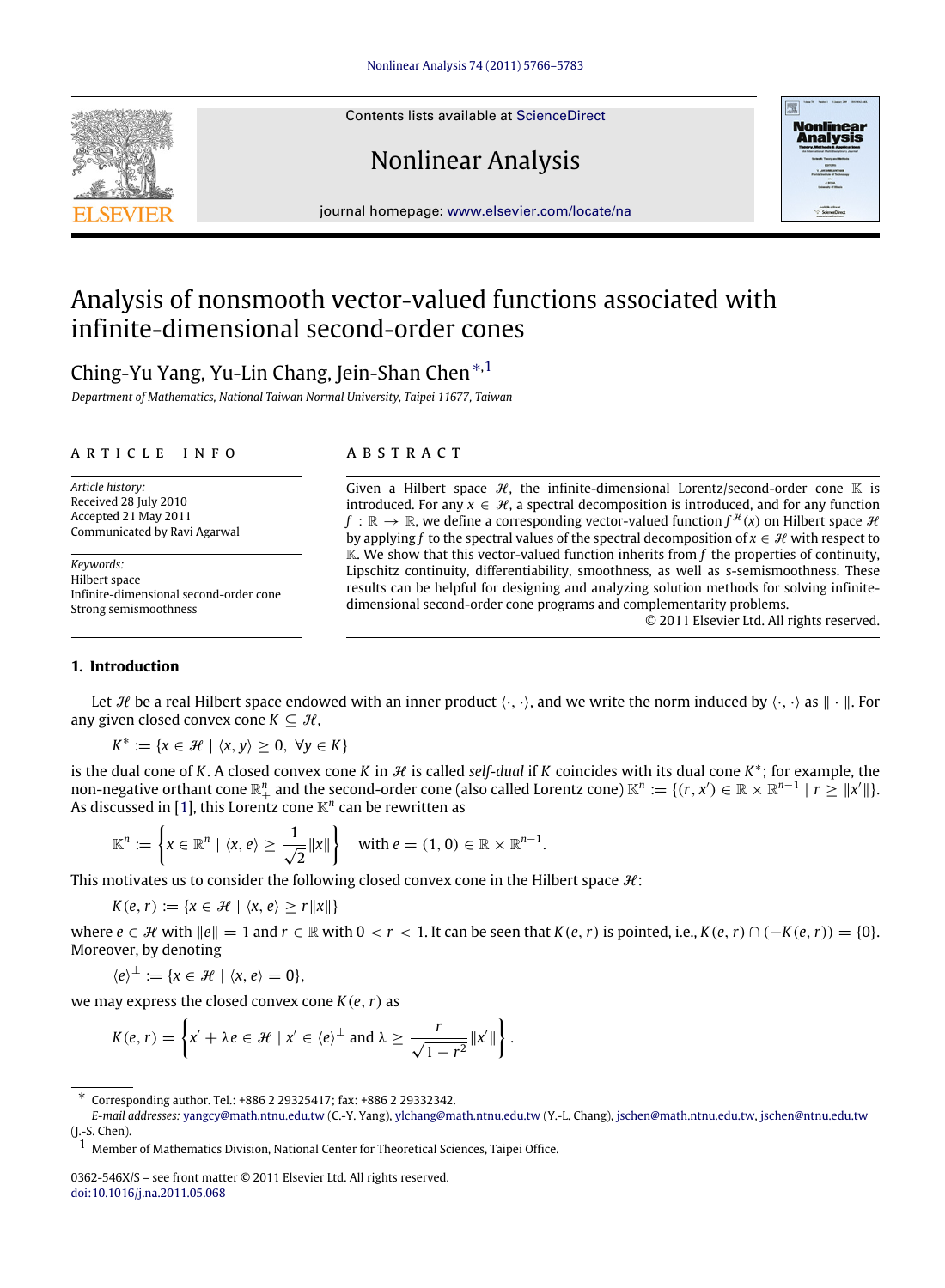When  $\mathcal{H} = \mathbb{R}^n$  and  $e = (1, 0) \in \mathbb{R} \times \mathbb{R}^{n-1}$ ,  $K(e, \frac{1}{\sqrt{2}})$  coincides with  $\mathbb{K}^n$ . In view of this, we shall call  $K(e, \frac{1}{\sqrt{2}})$  the infinitedimensional second-order cone (or infinite-dimensional Lorentz cone) in  $\mathcal H$  determined by  $e$ . In the rest of this paper, we shall only consider any fixed unit vector  $e \in \mathcal{H}$ , and denote

$$
\mathbb{K}=K\left(e,\frac{1}{\sqrt{2}}\right)
$$

since two infinite-dimensional second-order cones  $\mathbb{K}(e_1)$  and  $\mathbb{K}(e_2)$  associated with different unit elements  $e_1$  and  $e_2$  in  $\mathcal{H}$ are isometric. This means there exists a bijective isometry *P* which maps  $\mathbb{K}(e_1)$  onto  $\mathbb{K}(e_2)$  such that  $||Px|| = ||x||$  for any *x* ∈ K(*e*<sub>1</sub>). For example, let *e*<sub>1</sub> = (1, 0, 0) and *e*<sub>2</sub> = (0, 0, 1). Then, for any *x* ∈ K(*e*<sub>1</sub>) and *y* ∈ K(*e*<sub>2</sub>), we have the following relation:

$$
y = Px = \begin{pmatrix} 0 & 0 & 1 \\ 0 & 1 & 0 \\ 1 & 0 & 0 \end{pmatrix} x.
$$

Moreover, this mapping preserves the Jordan algebra structure, i.e.,  $P(x \circ y) = Px \circ Py$ . In the infinite-dimensional Hilbert space, *P* is indeed a unitary operator. In light of this fact, we can consider the infinite-dimensional second-order cone associated with a fixed arbitrary unit element in  $H$ .

Unless specifically stated otherwise, we shall alternatively write any point  $x \in \mathcal{H}$  as  $x = x' + \lambda e$  with  $x' \in \langle e \rangle^{\perp}$  and  $\lambda = \langle x, e \rangle$ . In addition, for any  $x, y \in \mathcal{H}$ , we shall write  $x \succ_{\mathbb{K}} y$  (respectively,  $x \succeq_{\mathbb{K}} y$ ) if  $x - y \in \text{int}\mathbb{K}$  (respectively,  $x - y \in \mathbb{K}$ ). Now, we introduce the spectral decomposition for any element  $x \in H$ . For any  $x = x' + \lambda e \in H$ , we can decompose *x* as

$$
x = \alpha_1(x) \cdot v_x^{(1)} + \alpha_2(x) \cdot v_x^{(2)}, \tag{1}
$$

where  $\alpha_1(x)$ ,  $\alpha_2(x)$  and  $v_x^{(1)}$ ,  $v_x^{(2)}$  are the spectral values and the associated spectral vectors of *x*, with respect to K, given by

$$
\alpha_i(x) = \lambda + (-1)^i \|x'\|,\tag{2}
$$

$$
v_x^{(i)} = \begin{cases} \frac{1}{2} \left( e + (-1)^i \frac{x'}{\|x'\|} \right), & x' \neq 0 \\ \frac{1}{2} (e + (-1)^i w), & x' = 0 \end{cases}
$$
(3)

for  $i = 1, 2$  with w being any vector in H satisfying  $||w|| = 1$ . With this spectral decomposition, for any function  $f : \mathbb{R} \to \mathbb{R}$ , the following vector-valued function associated with  $K$  is defined:

<span id="page-1-1"></span><span id="page-1-0"></span>
$$
f^{\mathcal{H}}(x) = f(\alpha_1(x))v_x^{(1)} + f(\alpha_2(x))v_x^{(2)} \quad \forall x \in \mathcal{H}.
$$
 (4)

The above definition is analogous to the one in finite-dimensional second-order cone case [\[2,](#page-16-1)[3\]](#page-16-2).

The motivation of studying  $f^\mathcal{H}$  defined as in [\(4\)](#page-1-0) is from concerning with the complementarity problem associated with infinite-dimensional second-order cone K, i.e., to find an  $x \in \mathcal{H}$  such that

$$
x \in \mathbb{K}, \quad T(x) \in \mathbb{K} \quad \text{and} \quad \langle x, T(x) \rangle = 0,
$$
 (5)

where *T* is a mapping from  $H$  to  $H$ . We denote this problem [\(5\)](#page-1-1) as CP(K, *T*). More specifically, when dealing with such complementarity problem by nonsmooth function approach, i.e., recasting it as a nonsmooth system of equations, we need to check what kind of properties of f can be inherited by  $f^{\mathcal{H}}$  so that we can know to what extent the convergence analysis of solutions methods based on such nonsmooth system can be obtained. Indeed, the format of the aforementioned complementarity problem CP(K, *T* ) indeed follows the direction of complementarity problems associated with symmetric cones in Euclidean Jordan algebra. Recently, nonlinear symmetric cone optimization and complementarity problems in finite-dimensional spaces such as semidefinite cone optimization and complementarity problems, secondorder cone optimization and complementarity problems, and general symmetric cone optimization and complementarity problems, become an active research field of mathematical programming. Taking second-order cone optimization and complementarity problems for example, there have proposed many effective solution methods, including the interior-point methods [\[4–7\]](#page-16-3), the smoothing Newton methods [\[8,](#page-16-4)[3,](#page-16-2)[9\]](#page-16-5), the semismooth Newton methods [\[10,](#page-16-6)[11\]](#page-17-0), and the merit function method [\[12](#page-17-1)[,13\]](#page-17-2). However, there are very limited works about nonlinear symmetric cone optimization and complementarity problems in infinite-dimensional spaces, for instance [\[14\]](#page-17-3), in which with the JB algebras of finite rank primal–dual interiorpoint methods are presented for some special type of infinite-dimensional cone optimization problems.

It is our intention to extend the above methods for infinite-dimensional complementarity problem CP(K, *T* ), in which the vector-valued function  $f^{\mathcal{H}}$  will play a key role. In this paper, we study the continuity and differential properties of the vector-valued function  $f^{\mathcal{H}}$  in general. In particular, we show that the properties of continuity, strict continuity (locally Lipschitz continuity), Lipschitz continuity, directional differentiability, differentiability, continuous differentiability, and *s*-semismoothness are each inherited by  $f^{\mathcal{H}}$  from f. These results can give some concept in designing solutions methods for solving infinite-dimensional second-order cone programs and infinite-dimensional second-order cone complementarity problems.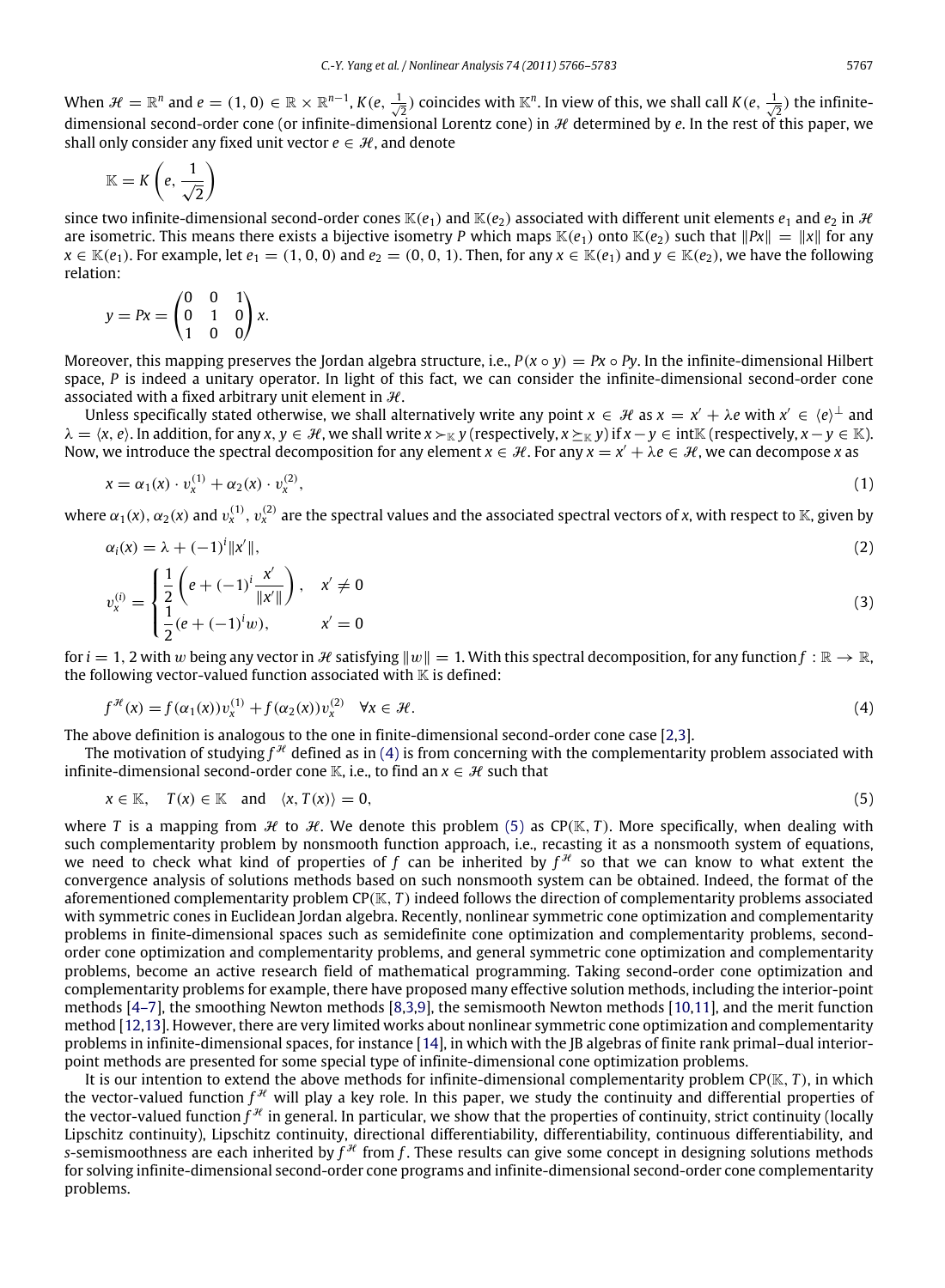#### **2. Preliminaries**

For any  $x = x' + \lambda e \in \mathcal{H}$  and  $y = y' + \mu e \in \mathcal{H}$ , we define the Jordan product of *x* and *y* by

$$
x \circ y := (\mu x' + \lambda y') + \langle x, y \rangle e, \tag{6}
$$

and write  $x^2 = x \circ x$ . Clearly, when  $\mathcal{H} = \mathbb{R}^n$  and  $e = (1,0) \in \mathbb{R} \times \mathbb{R}^{n-1}$ , this definition coincides with the one given in [\[15,](#page-17-4) Chapter II] which is the case of finite-dimensional second-order cone associated with Euclidean Jordan algebra. The following technical lemmas will be frequently used in the subsequent analysis.

**Lemma 2.1.** *Let*  $\alpha_1(x)$ ,  $\alpha_2(x)$  *be the spectral values of*  $x \in \mathcal{H}$  *and*  $\alpha_1(y)$ ,  $\alpha_2(y)$  *be the spectral values of*  $y \in \mathcal{H}$ *. Then we have* 

<span id="page-2-2"></span>
$$
|\alpha_1(x) - \alpha_1(y)|^2 + |\alpha_2(x) - \alpha_2(y)|^2 \le 2||x - y||^2,
$$
\n(7)

*and hence,*  $|\alpha_i(x) - \alpha_i(y)| \le \sqrt{2} ||x - y||$ ,  $\forall i = 1, 2$ .

**Proof.** The proof can be obtained by direct computation like in [\[2,](#page-16-1) Lemma 2].  $\Box$ 

**Lemma 2.2.** Let 
$$
x = x' + \lambda e \in \mathcal{H}
$$
 and  $y = y' + \mu e \in \mathcal{H}$ .

(a) If  $x' \neq 0$  and  $y' \neq 0$ , then we have

<span id="page-2-3"></span><span id="page-2-0"></span>
$$
||v_x^{(i)} - v_y^{(i)}|| \le \frac{1}{||x'||} ||x - y|| \quad \forall i = 1, 2,
$$
\n(8)

where  $v^{(i)}_x, v^{(i)}_y$  are the spectral vectors of  $x$  and  $y$ , respectively. (b) If either  $x'=0$  or  $y'=0$ , then we can choose  $v_x^{(i)}$ ,  $v_y^{(i)}$  such that the left hand side of inequality [\(8\)](#page-2-0) is zero.

**Proof.** The proof is similar to [\[16,](#page-17-5) Lemma 3.2], so we omit it here.  $\Box$ 

<span id="page-2-4"></span>**Lemma 2.3.** *For any*  $x \neq 0 \in \mathcal{H}$ *, the following hold.* 

(a) If 
$$
g(x) = ||x||
$$
, we have  $g'(x)h = \frac{\langle x, h \rangle}{||x||}$ .  
(b) If  $g(x) = \frac{x}{||x||}$ , we have  $g'(x)h = \frac{h}{||x||} - \frac{\langle x, h \rangle}{||x||}x$ .

**Proof.** (a) See Example  $3.1(V)$  of [\[1\]](#page-16-0). (b) First, we compute that

$$
g(x+h) - g(x) = \frac{x+h}{\|x+h\|} - \frac{x}{\|x\|}
$$
  
=  $\frac{h}{\|x+h\|} - \left(\frac{1}{\|x\|} - \frac{1}{\|x+h\|}\right) \cdot x$   
=  $\frac{h}{\|x+h\|} - \frac{\sqrt{x+h, x+h} - \sqrt{x, x}}{\sqrt{x, x} \cdot \sqrt{x+h, x+h}} \cdot x$   
=  $\frac{h}{\|x+h\|} - \frac{2\langle x, h \rangle + \langle h, h \rangle}{\sqrt{x, x} \cdot \sqrt{x+h, x+h} \cdot (\sqrt{x+h, x+h}) + \sqrt{x, x} \cdot x}$   
=  $\frac{h}{\|x\|} - \frac{\langle x, h \rangle}{\|x\|^3} x + o(\|h\|).$ 

From the above, it is clear that  $g'(x)h = \frac{h}{\|x\|} - \frac{\langle x, h \rangle}{\|x\|^3}x$ .  $\Box$ 

Semismooth function, as introduced by Mifflin [\[17\]](#page-17-6) for functionals and further extended by Qi and Sun [\[18\]](#page-17-7) for vectorvalued functions, is of particular interest due to the central role it plays in the superlinear convergence analysis of certain generalized Newton methods, see [\[18,](#page-17-7)[19\]](#page-17-8) and references therein. Given a mapping  $F:\mathbb{R}^n\to\mathbb{R}^m,$  it is well known that if F is strictly continuous (locally Lipschitz continuous), then *F* is almost everywhere differentiable by Rademacher's Theorem — see [\[20\]](#page-17-9) and [\[21,](#page-17-10) Sec. 9J]. In this case, the generalized Jacobian ∂*F* (*x*) of *F* at *x* (in the Clarke sense) can be defined as the convex hull of the *B*-subdifferential ∂*BF* (*x*), where

$$
\partial_B F(x) := \left\{ \lim_{\substack{x \to x}} \nabla F(x^j) | F \text{ is differentiable at } x^j \in \mathbb{R}^n \right\}.
$$

The notation  $\partial_B$  is adopted from [\[19\]](#page-17-8). In [\[21,](#page-17-10) Chap. 9], the case of  $m=1$  is considered and the notations " $\bar{\nabla}$ " and " $\bar{\partial}$ " are used instead of, respectively, " $\partial_B$ " and "∂". Assume  $F:\mathbb{R}^n\to\mathbb{R}^m$  is strictly continuous, then F is said to be semismooth at *x* if *F* is directionally differentiable at *x* and, for any  $V \in \partial F(x+h)$  and  $h \to 0$ , we have

<span id="page-2-1"></span>
$$
F(x+h) - F(x) - Vh = o(\|h\|). \tag{9}
$$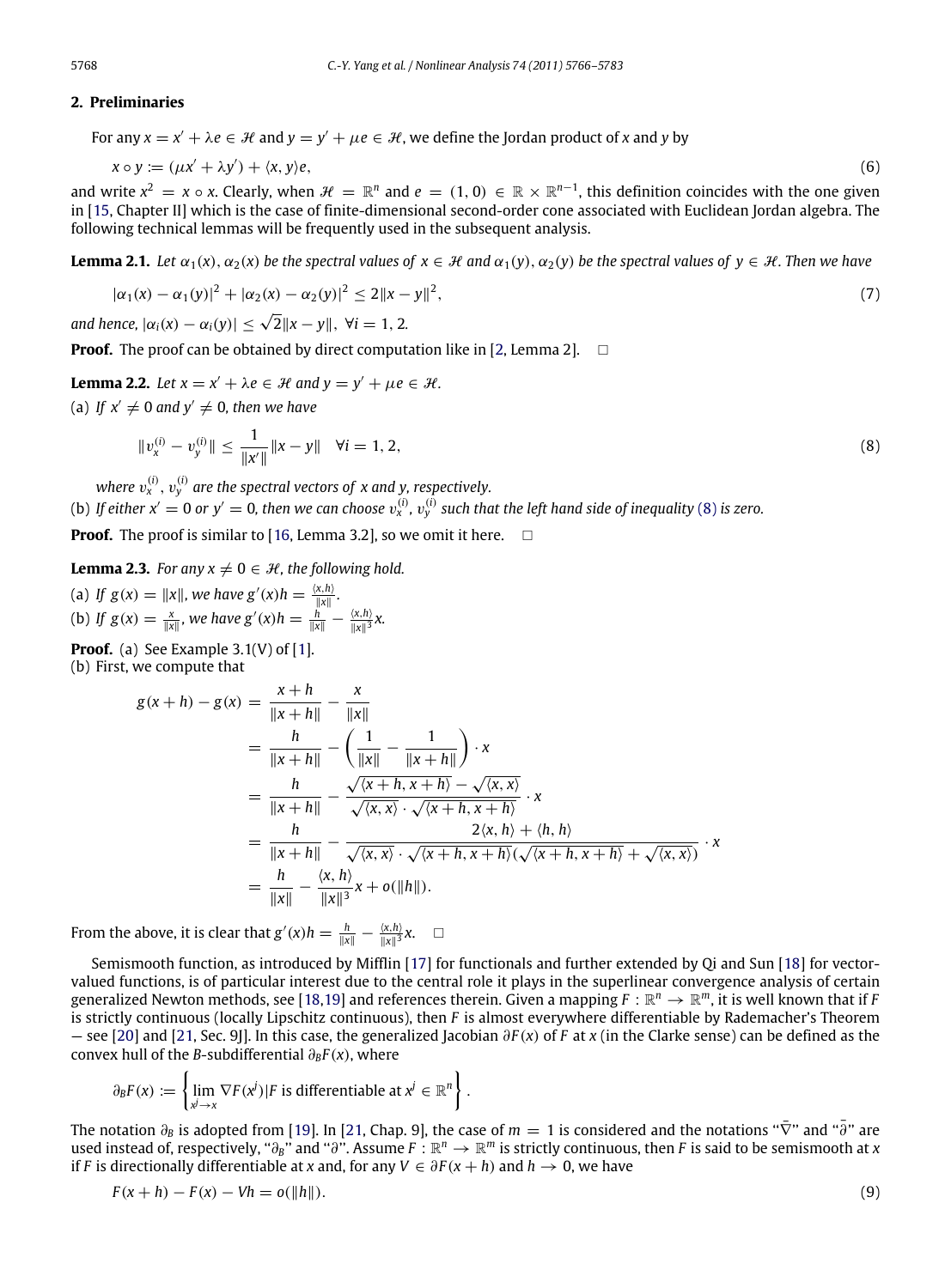Moreover, *F* is called  $\rho$ -order semismooth at  $x (0 < \rho < \infty)$  if *F* is semismooth at *x* and, for any  $V \in \partial F(x + h)$  and  $h \to 0$ , we have

$$
F(x+h) - F(x) - Vh = O(||h||^{1+\rho}).
$$

The Rademacher theorem does not hold in function spaces, see [\[22\]](#page-17-11). Hence, the aforementioned definitions of generalized Jacobian and semismoothness cannot be used in infinite-dimensional spaces. To overcome this difficulty, in the paper [\[22\]](#page-17-11), so-called slanting functions and slant differentiability of operators in Banach spaces are proposed and used to formulate a concept of semismoothness in infinite-dimensional spaces. We shall introduce them as below. Let  $X, Y \subset \mathcal{H}$ . A function  $F: X \rightarrow Y$  is said to be directionally differentiable at *x* if the limit

$$
\delta^+ F(x; h) := \lim_{t \to 0^+} \frac{F(x + th) - F(x)}{t}
$$
\n(10)

exists, where  $\delta^+F(x; h)$  is called the directional derivative of F at *x* with respect to the direction *h*. A function  $F: X \to Y$  is said to be *B*-differentiable at *x* if it is directionally differentiable at *x* and

<span id="page-3-0"></span>
$$
\lim_{h \to 0} \frac{F(x+h) - F(x) - \delta^+ F(x; h)}{\|h\|} = 0
$$
\n(11)

in which we call  $δ$ <sup>+</sup>*F*(*x*; ·) the *B*-derivative of *F* at *x*. In finite-dimensional Euclidean spaces, Shapiro [\[23\]](#page-17-12) shows that a locally Lipschitz continuous function *F* is *B*-differentiable at *x* if and only if it is directionally differentiable at *x*. From [\(9\)](#page-2-1) and [\(11\)](#page-3-0) (also see [\[18\]](#page-17-7)), it can be seen that *F* is semismooth at *x* if and only if *F* is *B*-differentiable (hence directionally differentiable) at *x* and, for each  $V \in \partial F(x + h)$ , there has

<span id="page-3-3"></span>
$$
\delta^+F(x;h)-Vh=o(\|h\|).
$$

As mentioned earlier, these results do not hold in infinite-dimensional spaces. Therefore, the slant differentiability is introduced to circumvent this hurdle. In what follows, we state its definition.

**Definition 2.1.** Let *D* be an open domain in *X* and *L*(*X*, *Y*) denote the set of all bounded linear operators from *X* onto *Y*.

(a) A function *F* : *D* ⊂ *X* → *Y* is said to be slantly differentiable at *x* ∈ *D* if there exists a mapping  $f^{\circ}$  : *D* → *L*(*X*, *Y*) such that the family {*f* ◦ (*x*+*h*)} of bounded linear operators is uniformly bounded in the operator norm for *h* sufficiently small and

<span id="page-3-2"></span>
$$
\lim_{h \to 0} \frac{F(x+h) - F(x) - f^{\circ}(x+h)h}{\|h\|} = 0.
$$
\n(12)

The function *f* ◦ is called a slanting function for *F* at *x*.

(b) A function  $\overline{F}$ :  $D \subset X \to Y$  is said to be slantly differentiable in an open domain  $D_0 \subset D$  if there exists a mapping *f* ◦ : *D* → *L*(*X*, *Y*) such that *f* ◦ is a slanting function for *F* at every *x* ∈ *D*0. In this case, *f* ◦ is called a slanting function for  $F$  in  $D_0$ .

**Definition 2.2.** Suppose that  $f^{\circ}: D \to L(X, Y)$  is a slanting function for *F* at  $x \in D$  We denote the set

$$
\partial_{S}F(x) := \left\{ \lim_{x_k \to x} f^{\circ}(x_k) \right\} \tag{13}
$$

and call it the slant derivative of *F* associated with  $f^{\circ}$  at  $x \in D$ . Note that  $f^{\circ}(x) \in \partial_S F(x)$  which says  $\partial_S F(x)$  is always nonempty.

A function *F* may be slantly differentiable at all points of *D*, but there is no common slanting function of *F* at all points of *D*. Moreover, a slantly differentiable function *F* at *x* can have infinitely many slanting functions at *x*. A slanting function *f* ◦ for *F* at *x* is a single-valued function, but not continuous in general. In addition, a continuous function is not necessarily slantly differentiable. For more details about slanting functions and slantly differentiability, please refer to [\[22\]](#page-17-11).

<span id="page-3-1"></span>**Definition 2.3.** A mapping  $F: X \to Y$  is said to be *s*-semismooth at *x* if there is a slanting function  $f^{\circ}$  for *F* in a neighborhood  $\mathcal{N}_x$  of x such that  $f^{\circ}$  and the associated slant derivative satisfy the following two conditions.

(a)  $\lim_{t\to 0^+} f^\circ(x+th)h$  exists for every  $h \in X$  and

$$
\lim_{\|h\| \to 0} \frac{\lim_{t \to 0^+} f^{\circ}(x+th)h - f^{\circ}(x+h)h}{\|h\|} = 0.
$$
\n(b)  $f^{\circ}(x+h)h - Vh = o(\|h\|)$  for all  $V \in \partial_S F(x+h)$ .

We point it out that the function *F* defined in [Definition 2.3](#page-3-1) was called semismooth in [\[22\]](#page-17-11). However, we here rename it as ''*s*-semismooth'' because when *X*, *Y* are both finite-dimensional spaces it does not reduce to the original definition introduced by Qi and Sun [\[18\]](#page-17-7) in finite-dimensional spaces. The main key causing this is the limits in  $\partial_S F(x)$  and  $\partial_B F(x)$  are approached by different ways. In order to distinguish such difference, we hence use the term ''*s*-semismooth'' to convey concept of semismoothness in infinite-dimensional spaces.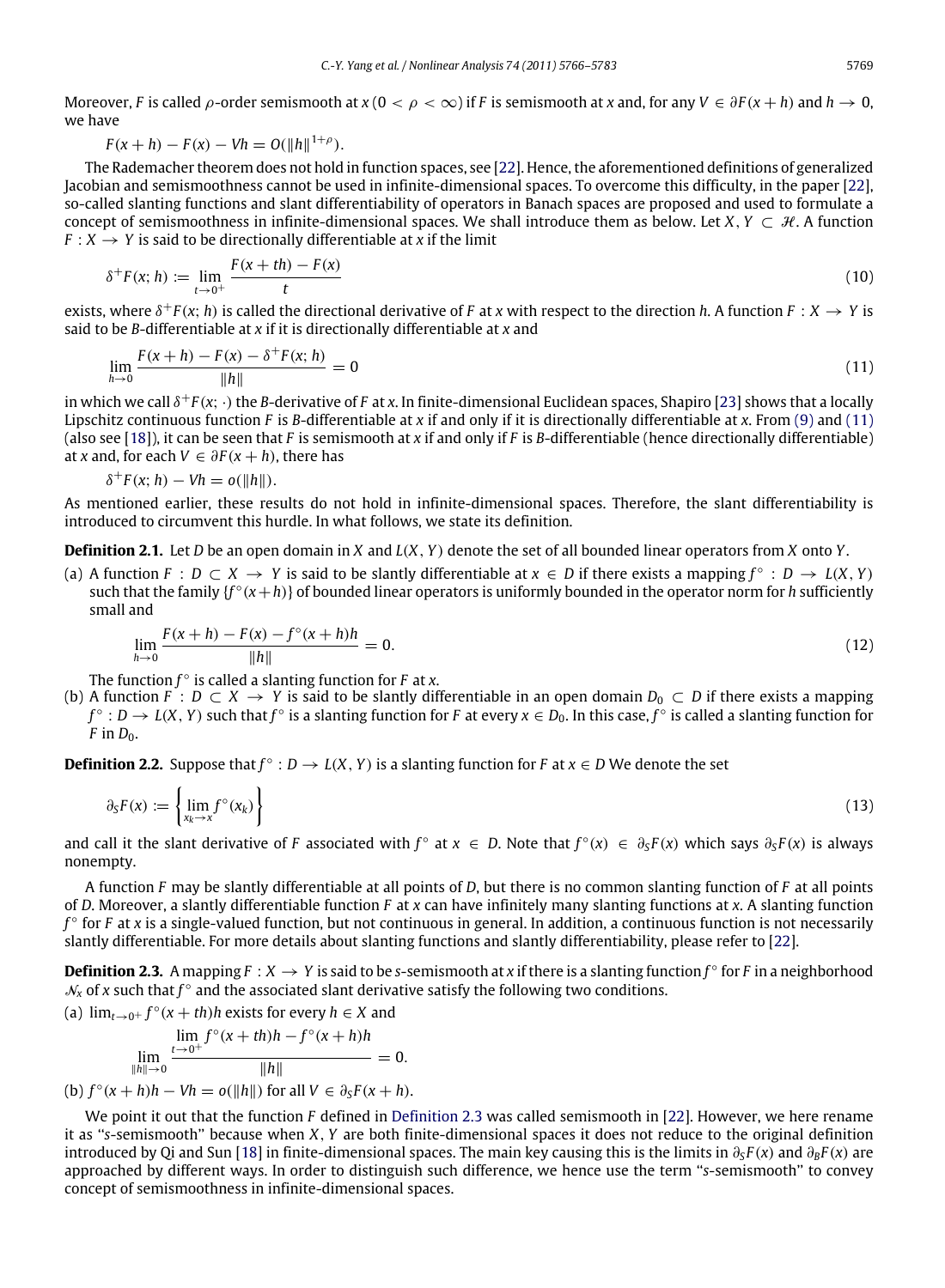#### **3. Continuous properties of**  $f^{\mathcal{H}}$

In this section, we show properties of continuity and (local) Lipschitz continuity of  $f^\mathcal{H}.$  The arguments are straightforward by checking their definitions.

**Proposition 3.1.** Suppose  $x = x' + \lambda e \in H$  with spectral values  $\alpha_1(x)$ ,  $\alpha_2(x)$  and spectral vectors  $v_x^{(1)}$ ,  $v_x^{(2)}$ . Let  $f^{\#}$  be defined  $a$ s in [\(4\)](#page-1-0). Then,  $f^{\mathcal{H}}$  is continuous at  $x \in \mathcal{H}$  if and only if f is continuous at  $\alpha_1(x)$ ,  $\alpha_2(x)$ .

**Proof.** ( $\Rightarrow$ ) This part of proof is similar to the argument of [\[2,](#page-16-1) Proposition 2(a)].

 $(\Leftarrow)$  This direction of proof is also similar to [\[16,](#page-17-5) Proposition 2.2(a)], we omit it.

**Proposition 3.2.** Suppose  $x = x' + \lambda e \in H$  with spectral values  $\alpha_1(x)$ ,  $\alpha_2(x)$  and spectral vectors  $v_x^{(1)}$ ,  $v_x^{(2)}$ . Let  $f^{\#}$  be defined *as in* [\(4\)](#page-1-0)*. Then, the following hold.*

(a)  $f^{\mathcal{H}}$  *is strictly continuous at*  $x \in \mathcal{H}$  *if and only if f is strictly continuous at*  $\alpha_1(x)$ ,  $\alpha_2(x)$ *.* 

(b)  $f^{\mathcal{H}}$  is Lipschitz continuous (with respect to  $\|\cdot\|$ ) if and only if  $f$  is Lipschitz continuous.

**Proof.** (a)  $(\Leftarrow)$  Suppose *f* is strictly continuous at  $\alpha_1(x)$ ,  $\alpha_2(x)$ . Then, there exist  $\kappa_i > 0$  and  $\delta_i > 0$  for  $i = 1, 2$ , such that

<span id="page-4-1"></span>
$$
|f(\xi)-f(\zeta)|\leq \kappa_i|\xi-\zeta| \quad \forall \xi,\,\zeta\in[\alpha_i(x)-\delta_i,\alpha_i(x)+\delta_i]\,\,i=1,2.
$$

Let  $\delta = \frac{1}{\sqrt{2}} \min\{\delta_1, \delta_2\}$  and for any  $y, z \in \mathcal{B}(x, \delta)$ , we have

$$
f^{\mathcal{H}}(y) - f^{\mathcal{H}}(z) = (f(\alpha_1(y))v_y^{(1)} + f(\alpha_2(y))v_y^{(2)}) - (f(\alpha_1(z))v_z^{(1)} + f(\alpha_2(z))v_z^{(2)})
$$
  
=  $f(\alpha_1(y))(v_y^{(1)} - v_z^{(1)}) + (f(\alpha_1(y)) - f(\alpha_1(z)))v_z^{(1)}$   
+  $f(\alpha_2(y))(v_y^{(2)} - v_z^{(2)}) + (f(\alpha_2(y)) - f(\alpha_2(z)))v_z^{(2)}$  (14)

where  $y = \alpha_1(y)v_y^{(1)} + \alpha_2(y)v_y^{(2)}$  and  $z = \alpha_1(z)v_z^{(1)} + \alpha_2(z)v_z^{(2)}$ . By [Lemmas 2.1](#page-2-2) and [2.2](#page-2-3) and the similar argument in [\[2,](#page-16-1) Proposition 6(a)], the proof can be obtained.

 $(\Rightarrow)$  This part of proof is quite simple and similar to [\[2,](#page-16-1) Proposition 6(a)], we omit it here.

(b) The argument of proof is similar to [\[2,](#page-16-1) Proposition  $6(c)$ ].  $\Box$ 

#### **4. Differential properties of**  $f^{\mathcal{H}}$

In this section, we show properties of directional differentiability, differentiability, continuous differentiability and *B*-differentiability of  $f^{\mathcal{H}}$ . For simplicity, in the arguments we sometimes abbreviate  $\alpha_i(x)$  as  $\alpha_i$  when there is no ambiguity in the context. Note that, unlike in finite-dimensional second-order cone case [\[2\]](#page-16-1), [Propositions 4.1](#page-4-0) and [4.2](#page-5-0) are proved by different approaches since the chain rule for directional differentiability in infinite-dimensional space does not hold in general, see [\[23\]](#page-17-12).

<span id="page-4-0"></span>**Proposition 4.1.** Suppose  $x = x' + \lambda e \in H$  with spectral values  $\alpha_1(x)$ ,  $\alpha_2(x)$  and spectral vectors  $v_x^{(1)}$ ,  $v_x^{(2)}$ . Let  $f^{\#}$  be defined *as in* [\(4\)](#page-1-0). Then,  $f^{\mathcal{H}}$  *is directionally differentiable at*  $x \in \mathcal{H}$  *if and only if f is directionally differentiable at*  $\alpha_1(x)$ ,  $\alpha_2(x)$ .

**Proof.** ( $\Leftarrow$ ) Suppose f is directionally differentiable at  $\alpha_1(x)$ ,  $\alpha_2(x)$ . Fix  $x = x' + \lambda e \in \mathcal{H}$  and any direction  $h = h' + le \in \mathcal{H}$ , we discuss two cases as below.

Case (i). If  $x' \neq 0$ , then we have  $f^{\mathcal{H}}(x) = f(\alpha_1(x))v_x^{(1)} + f(\alpha_2(x))v_x^{(2)}$  where  $\alpha_i(x) = \lambda + (-1)^i ||x'||$  and  $v_x^{(i)} = \frac{1}{2}(e + (-1)^i \frac{x'}{||x'|})$  $\frac{x}{\|x'\|}$ for  $i = 1, 2$ . Now  $x + th = (x' + th') + (\lambda + t)e$  with spectral values  $\alpha_i(x + th) = \lambda + tI + (-1)^i ||x' + th'||$  and spectral vectors  $v_{x+th}^{(i)} = \frac{1}{2}(e+(-1)^i \frac{x+th'}{\|x+th'\|})$  for  $i=1,2$ . We consider Eq. [\(14\)](#page-4-1) again in which replacing y with  $x+th$ , then we have

<span id="page-4-2"></span>
$$
f^{\mathcal{H}}(x+th) - f^{\mathcal{H}}(x) = f(\alpha_1(x+th))(v_{x+th}^{(1)} - v_x^{(1)}) + (f(\alpha_1(x+th)) - f(\alpha_1(x)))v_x^{(1)} + f(\alpha_2(x+th))(v_{x+th}^{(2)} - v_x^{(2)}) + (f(\alpha_2(x+th)) - f(\alpha_2(x)))v_x^{(2)}.
$$
\n(15)

Because the process of checking argument is similar to [\[2,](#page-16-1) Proposition 3], we only present the result here. By denoting

$$
\tilde{a} = \frac{f(\alpha_2(x)) - f(\alpha_1(x))}{\alpha_2(x) - \alpha_1(x)},
$$
\n
$$
\tilde{b} = \frac{\delta^+ f(\alpha_2(x); k_2) + \delta^+ f(\alpha_1(x); k_1)}{2},
$$
\n
$$
\tilde{c} = \frac{\delta^+ f(\alpha_2(x); k_2) - \delta^+ f(\alpha_1(x); k_1)}{2},
$$
\n(16)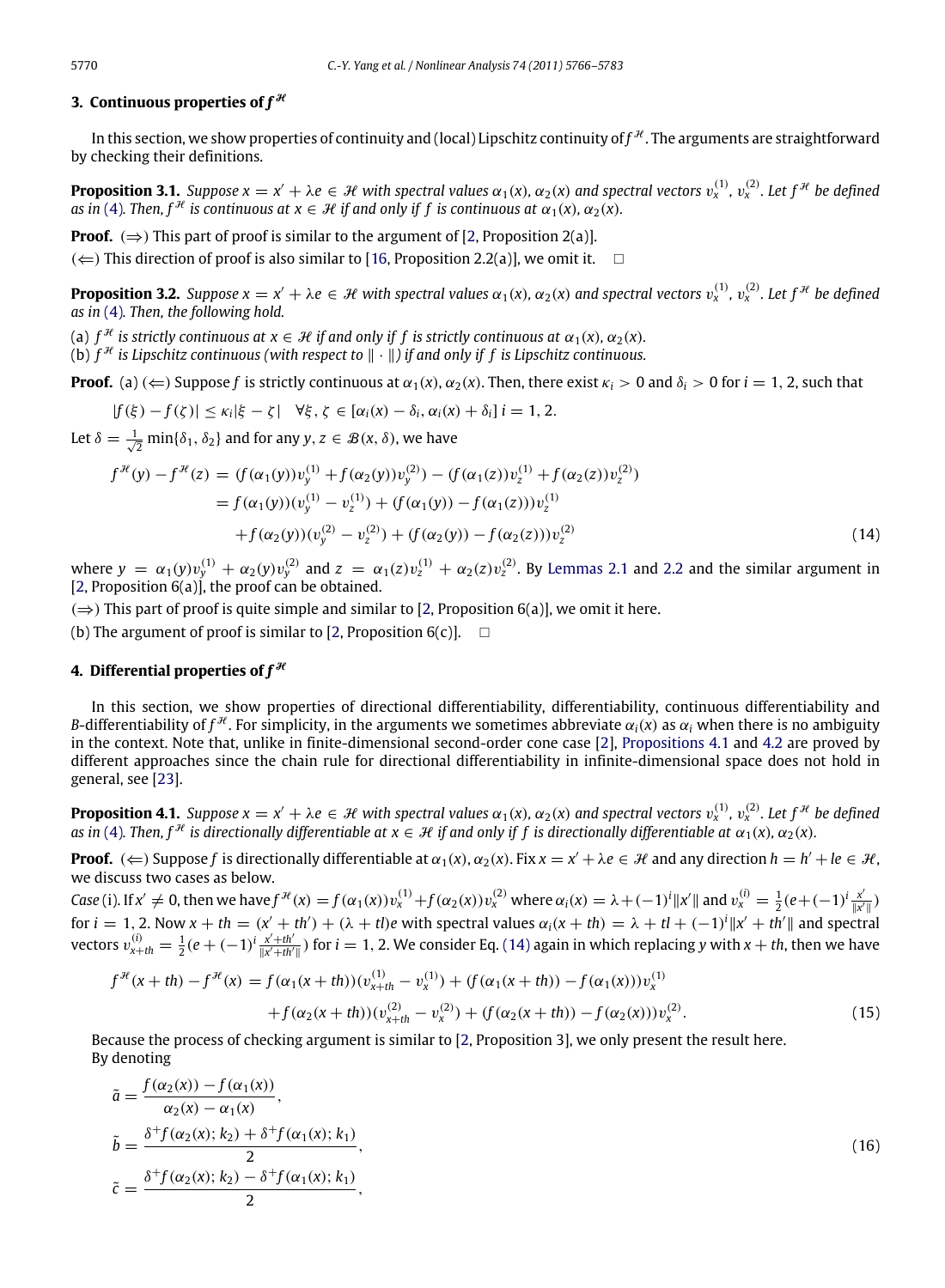where  $k_i = \langle h, e \rangle + (-1)^i \frac{\langle x', h \rangle}{\|x'\|}$  for  $i = 1, 2$ , we can write the expression of  $\delta^+ f^{\mathcal{H}}(x; h)$  as

<span id="page-5-3"></span>
$$
\delta^+ f^{\mathcal{H}}(\mathbf{x};h) = \tilde{a}\left(h - \langle h, e \rangle e - \frac{\langle x', h \rangle}{\|\mathbf{x}'\|^2} x'\right) + \tilde{b}e + \tilde{c} \frac{x'}{\|\mathbf{x}'\|}.
$$
\n(17)

*Case* (ii). If  $x' = 0$ , we compute the directional derivative  $\delta^+ f^{\mathcal{H}}(x; h)$  at  $x \in \mathcal{H}$  for any direction *h* by definition. Let  $h = h' + le \in \mathcal{H}$  with  $h' \in \langle e \rangle^{\perp}$  and  $l \in \mathbb{R}$ . We discuss two subcases.

*Subcase* (a). If  $h' \neq 0$ , from the spectral decomposition, we choose  $v_x^{(i)} = \frac{1}{2}(e + (-1)^i \frac{h'}{\|h'\|})$  $\frac{h'}{\|h'\|}$ ) for  $i=1, 2$  such that

$$
f^{\mathcal{H}}(x+th) = f(\lambda + th_1)v_x^{(1)} + f(\lambda + th_2)v_x^{(2)}
$$
  

$$
f^{\mathcal{H}}(x) = f(\lambda)v_x^{(1)} + f(\lambda)v_x^{(2)}
$$

where  $h_i = l + (-1)^i ||h'||$  for  $i = 1, 2$ . Now, we compute

$$
\lim_{t \to 0^{+}} \frac{f^{\mathcal{H}}(x+th) - f^{\mathcal{H}}(x)}{t} = \lim_{t \to 0^{+}} \frac{f(\lambda+th_1) - f(\lambda)}{t} v_x^{(1)} + \lim_{t \to 0^{+}} \frac{f(\lambda+th_2) - f(\lambda)}{t} v_x^{(2)} = \delta^{+} f(\lambda; l - ||h'||) v_x^{(1)} + \delta^{+} f(\lambda; l + ||h'||) v_x^{(2)}.
$$
\n(18)

This shows that  $\delta^+ f^{\mathcal{H}}(\mathsf{x};h)$  exists under this subcase.

*Subcase* (b). If  $h' = 0$ , we choose  $v_x^{(i)} = \frac{1}{2}(e + (-1)^i w)$  for any  $w \in \mathcal{H}$  with  $||w|| = 1$ . Analogous to [\(18\),](#page-5-1) we have

<span id="page-5-2"></span><span id="page-5-1"></span>
$$
\lim_{t \to 0^{+}} \frac{f^{\mathcal{H}}(x+th) - f^{\mathcal{H}}(x)}{t} = \lim_{t \to 0^{+}} \frac{f(\lambda + t) - f(\lambda)}{t} v_x^{(1)} + \lim_{t \to 0^{+}} \frac{f(\lambda + t) - f(\lambda)}{t} v_x^{(2)}
$$
\n
$$
= \delta^{+} f(\lambda; 0 v_x^{(1)} + \delta^{+} f(\lambda; 0 v_x^{(2)}).
$$
\n(19)

Hence,  $\delta^+ f^{\mathcal{H}}(x; h)$  exists under this subcase.

From all the above, we have proved that  $f^\mathcal{H}$  is directionally differentiable at  $x\in\mathcal{H}$  when  $x'=0$  and its directional derivative  $\delta^+ f^{\mathcal{H}}(x;h)$  is either in form of [\(18\)](#page-5-1) or [\(19\).](#page-5-2)

( $\Rightarrow$ ) Suppose  $f^{\mathcal{H}}$  is directionally differentiable at *x* ∈ *H*, we will prove that *f* is directionally differentiable at  $\alpha_1, \alpha_2$ . For  $\alpha_1 \in \mathbb{R}$  and any direction  $d_1 \in \mathbb{R}$ , let  $h = d_1v_x^{(1)} + 0v_x^{(2)}$  where  $x = \alpha_1v_x^{(1)} + \alpha_2v_x^{(2)}$ . Then,  $x + th = (\alpha_1 + td_1)v_x^{(1)} + \alpha_2v_x^{(2)}$ and

$$
\frac{f^{\mathcal{H}}(x+th)-f^{\mathcal{H}}(x)}{t}=\frac{f(\alpha_1+td_1)-f(\alpha_1)}{t}v_x^{(1)}.
$$

Since  $f^{\mathcal{H}}$  is directionally differentiable at *x*, the above equation implies that

$$
\delta^+ f(\alpha_1; d_1) = \lim_{t \to 0^+} \frac{f(\alpha_1 + td_1) - f(\alpha_1)}{t}
$$
 exists.

This means *f* is directionally differentiable at  $\alpha_1$ . Similarly, it can be verified that *f* is also directionally differentiable at  $\alpha_2$ .  $\Box$ 

<span id="page-5-0"></span>**Proposition 4.2.** Suppose  $x = x' + \lambda e \in H$  with spectral values  $\alpha_1(x)$ ,  $\alpha_2(x)$  and spectral vectors  $v_x^{(1)}$ ,  $v_x^{(2)}$ . Let  $f^{\#}$  be defined *as in* [\(4\)](#page-1-0). Then,  $f^{\mathcal{H}}$  *is differentiable at*  $x \in \mathcal{H}$  *if and only if f is differentiable at*  $\alpha_1(x)$ *,*  $\alpha_2(x)$ *.* 

**Proof.** ( $\Leftarrow$ ) Suppose *f* is differentiable at  $\alpha_1, \alpha_2$ . Fix  $x = x' + \lambda e \in \mathcal{H}$  and  $h = h' + le \in \mathcal{H}$ , we discuss two cases as below. Case (i). If  $x' \neq 0$ , then we have  $f^{H}(x) = f(\alpha_1)v_x^{(1)} + f(\alpha_2)v_x^{(2)}$  where  $\alpha_i = \lambda + (-1)^i ||x'||$  and  $v_x^{(i)} = \frac{1}{2}(e + (-1)^i \frac{x'}{||x'||})$  $\frac{x}{\|x'\|}$ ) for  $i = 1, 2$ . By using [Lemma 2.3](#page-2-4) and the chain rule and product rule for differentiation, the argument is similar to [\[2,](#page-16-1) Proposition 4] so we omit the process and present the result as following. Denoting

$$
a = \frac{f(\alpha_2) - f(\alpha_1)}{\alpha_2 - \alpha_1}, \qquad b = \frac{f'(\alpha_2) + f'(\alpha_1)}{2}, \qquad c = \frac{f'(\alpha_2) - f'(\alpha_1)}{2}.
$$
 (20)

We can write the expression of  $(f^{\mathcal{H}})'(x)h$  as

$$
(f^{\mathcal{H}})'(x)h = ah + (b-a)\left(\langle h, e\rangle e + \frac{\langle x', h\rangle}{\|x'\|^2}x'\right) + \frac{c}{\|x'\|}(\langle x', h\rangle e + \langle h, e\rangle x').\tag{21}
$$

*Case* (ii). The proof is identical to that of Case (ii) in [Proposition 4.1,](#page-4-0) but with *th* replaced by *h*. We omit it and only present the formula of  $(f^{\mathcal{H}})'(x)h$  as below. If  $x' = 0$ , then

$$
(f^{\mathcal{H}})'(x)h = f'(\lambda)h. \tag{22}
$$

 $(\Rightarrow)$  This part of proof is similar to [\[16,](#page-17-5) Proposition 2.2(c)].  $\Box$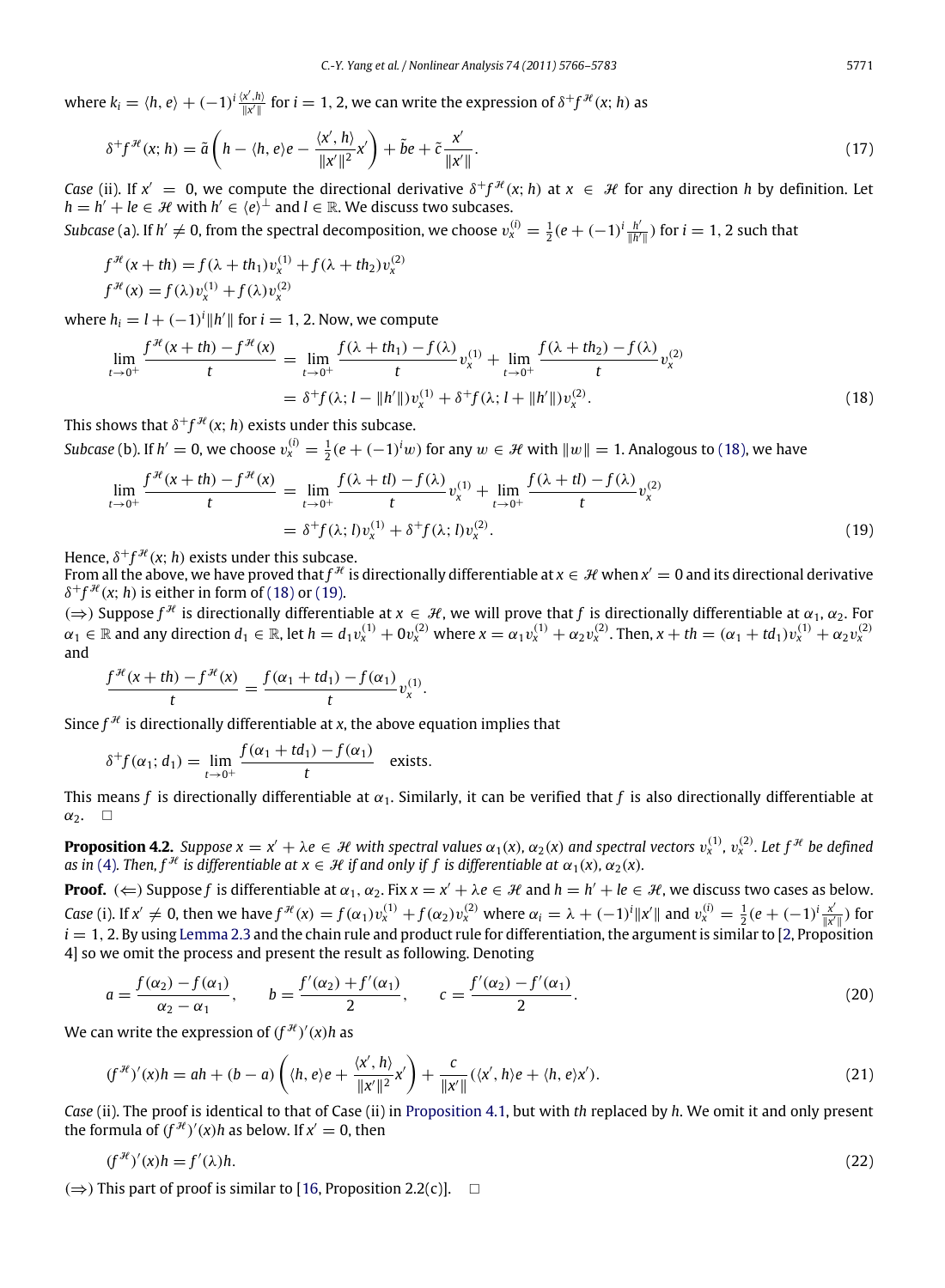**Proposition 4.3.** Suppose  $x = x' + \lambda e \in H$  with spectral values  $\alpha_1(x)$ ,  $\alpha_2(x)$  and spectral vectors  $v_x^{(1)}$ ,  $v_x^{(2)}$ . Let  $f^{\#}$  be defined as in [\(4\)](#page-1-0). Then, f  $^{\mathcal{H}}$  is continuously differentiable (smooth) at  $x\in\mathcal{H}$  if and only if f is continuously differentiable at  $\alpha_1(x)$ ,  $\alpha_2(x)$ .

**Proof.**  $(\Leftarrow)$  This part of proof is similar to [\[16,](#page-17-5) Proposition 2.2(d)], so we omit it.

 $(\Rightarrow)$  This direction of proof is some variant of argument in [\[2,](#page-16-1) Proposition 5], we also skip it here. □

**Proposition 4.4.** Suppose  $x = x' + \lambda e \in H$  with spectral values  $\alpha_1(x)$ ,  $\alpha_2(x)$  and spectral vectors  $v_x^{(1)}$ ,  $v_x^{(2)}$ . Let  $f^{\#}$  be defined *as in* [\(4\)](#page-1-0). Then,  $f^{\mathcal{H}}$  *is B-differentiable at*  $x \in \mathcal{H}$  *if and only if f is B-differentiable at*  $\alpha_1(x)$ ,  $\alpha_2(x)$ *.* 

**Proof.** ( $\Leftarrow$ ) If *f* is *B*-differentiable at  $\alpha_1(x)$ ,  $\alpha_2(x)$ , *f* is directionally differentiable at  $\alpha_1(x)$ ,  $\alpha_2(x)$ . By [Proposition 4.1,](#page-4-0)  $f^{\mathcal{H}}$  is directionally differentiable at *x*. It remains to verify that

$$
\lim_{h \to 0} \frac{f^{\mathcal{H}}(x+h) - f^{\mathcal{H}}(x) - \delta^+ f^{\mathcal{H}}(x; h)}{\|h\|} = 0.
$$

We write  $x = x' + \lambda e$  and  $h = h' + le \in \mathcal{H}$ . Again, two cases will be discussed.

*Case* (i). If  $x' \neq 0$ , considering Eq. [\(15\)](#page-4-2) in which we replace  $x + th$  with  $x + h$ , it yields

$$
f^{\mathcal{H}}(x+h) - f^{\mathcal{H}}(x) = f(\alpha_1(x+h))(v_{x+h}^{(1)} - v_x^{(1)}) + (f(\alpha_1(x+h)) - f(\alpha_1(x)))v_x^{(1)} + f(\alpha_2(x+h))(v_{x+h}^{(2)} - v_x^{(2)}) + (f(\alpha_2(x+h)) - f(\alpha_2(x)))v_x^{(2)}.
$$
\n(23)

Indeed, sum of the first and third can be simplified as

<span id="page-6-0"></span>
$$
f(\alpha_1(x+h))(v_{x+h}^{(1)} - v_x^{(1)}) + f(\alpha_2(x+h))(v_{x+h}^{(2)} - v_x^{(2)})
$$
  
=  $(f(\alpha_2(x+h)) - f(\alpha_1(x+h))) \cdot \frac{1}{2} \cdot \left(\frac{x'+h'}{\|x'+h'\|} - \frac{x'}{\|x'\|}\right)$   
=  $\frac{f(\alpha_2(x+h)) - f(\alpha_1(x+h))}{2\|x'\|} \left(h' - \frac{\langle x', h' \rangle}{\|x'\|^2}x' + o(\|h'\|)\right)$   
=  $\frac{f(\alpha_2(x+h)) - f(\alpha_1(x+h))}{\alpha_2(x) - \alpha_1(x)} \left(h - \langle h, e \rangle e - \frac{\langle x', h \rangle}{\|x'\|^2}x' + o(\|h'\|)\right),$  (24)

where the second equality is due to [Lemma 2.3\(](#page-2-4)b) and the last equality uses the fact that  $\alpha_2(x) - \alpha_1(x) = 2||x'||$ . From [\(17\),](#page-5-3) we know that

<span id="page-6-2"></span><span id="page-6-1"></span>
$$
\delta^{+}f^{\mathcal{H}}(x; h) = \frac{f(\alpha_{2}(x)) - f(\alpha_{1}(x))}{\alpha_{2}(x) - \alpha_{1}(x)} \left( h - \langle h, e \rangle e - \frac{\langle x', h \rangle}{\|x'\|^2} x' \right) \n+ \delta^{+}f(\alpha_{1}(x); k_{1})v_{x}^{(1)} + \delta^{+}f(\alpha_{2}(x); k_{2})v_{x}^{(2)}
$$
\n(25)

where  $k_i = \langle h, e \rangle + (-1)^i \frac{\langle x', h \rangle}{\|x'\|}$  for  $i = 1, 2$ . Since  $\lim_{h \to 0} (h - \langle h, e \rangle e - \frac{\langle x', h \rangle}{\|x'\|^2} x') = 0$ , following almost the same arguments as in [Proposition 4.1](#page-4-0) gives

$$
\alpha_i(x+h) - \alpha_i(x) = l + (-1)^i (\|x' + h'\| - \|x'\|)
$$
  
=  $\langle h, e \rangle + (-1)^i \left( \frac{\langle x', h' \rangle}{\|x'\|} + o(\|h'\|) \right)$   
=  $k_i + (-1)^i o(\|h'\|) \quad \forall i = 1, 2.$ 

Let  $T_i := k_i + (-1)^i o(\|h'\|) = \alpha_i(x + h) - \alpha_i(x)$  for  $i = 1, 2$ , we obtain

$$
\lim_{h \to 0} \frac{f(\alpha_i(x+h)) - f(\alpha_i(x))}{\|h\|} = \lim_{h \to 0} \frac{f(\alpha_i(x) + T_i \cdot 1) - f(\alpha_i(x))}{T_i} \cdot \frac{k_i + (-1)^i o(\|h'\|)}{\|h\|}
$$

$$
= \delta^+ f(\alpha_i(x); 1) \cdot \widetilde{k}_i
$$

$$
= \delta^+ f(\alpha_i(x); \widetilde{k}_i),
$$

where the last equality uses the positive homogeneity property of  $\delta^+ f(\alpha_i(x); \cdot)$  again and  $\widetilde{k}_i := \lim_{h \to 0} \frac{k_i}{\|h\|}$ . We notice that  $0 < \|\widetilde{k}_i\| \leq 2$  and  $\widetilde{k}_i$  can be viewed as a directional vector here. By the above discussion, we have

$$
\lim_{h \to 0} \frac{1}{\|h\|} \left( f(\alpha_1(x+h))(v_{x+h}^{(1)} - v_x^{(1)}) + f(\alpha_2(x+h))(v_{x+h}^{(2)} - v_x^{(2)}) - \frac{f(\alpha_2(x)) - f(\alpha_1(x))}{\alpha_2(x) - \alpha_1(x)} \left( h - \langle h, e \rangle e - \frac{\langle x', h \rangle}{\|x'\|^2} x' \right) \right)
$$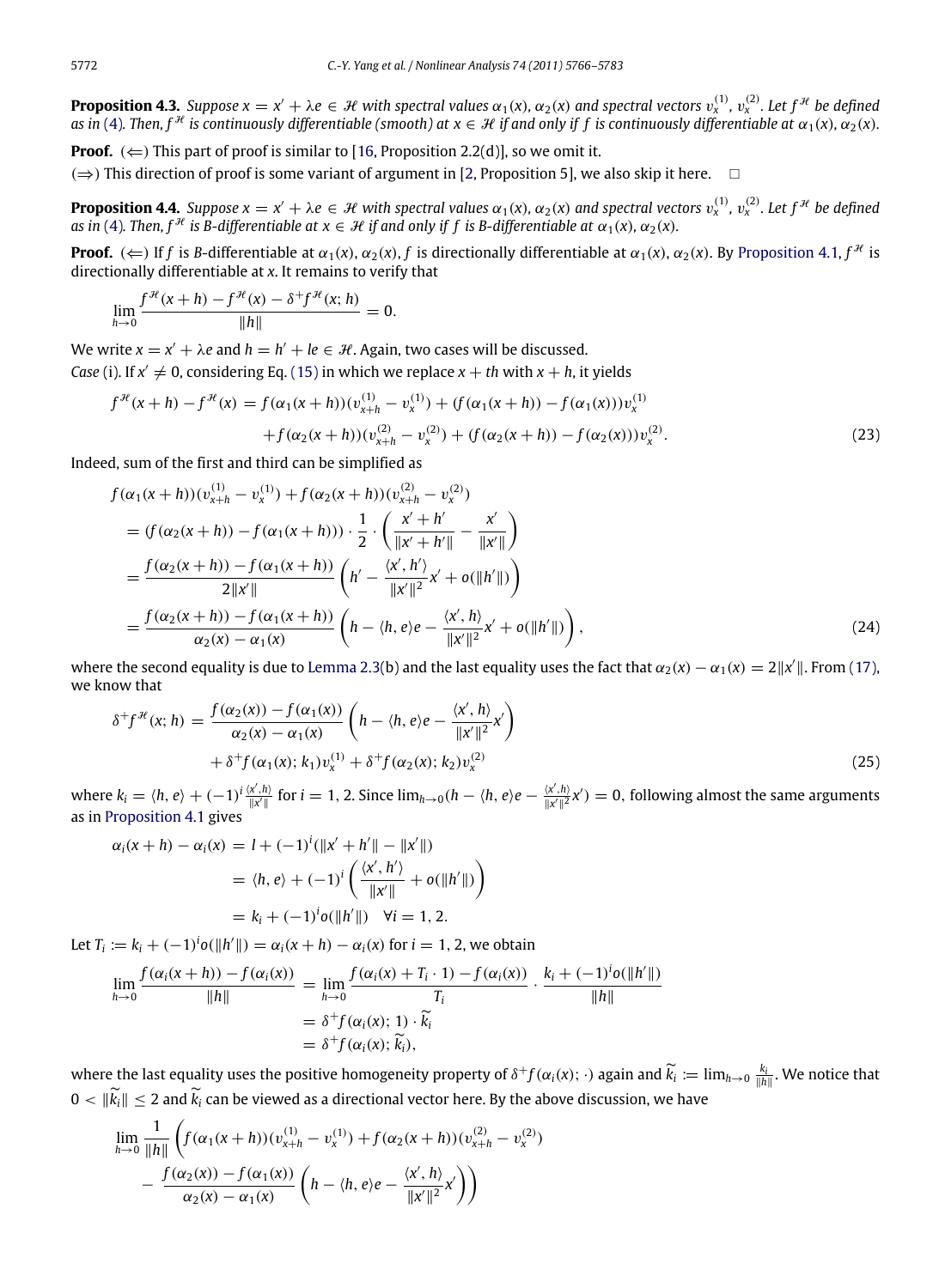$$
= \lim_{h \to 0} \frac{f(\alpha_2(x+h)) - f(\alpha_2(x)) - (f(\alpha_1(x+h)) - f(\alpha_1(x)))}{\|h\| \cdot (\alpha_2(x) - \alpha_1(x))} \cdot \left(h - \langle h, e \rangle e - \frac{\langle x', h \rangle}{\|x'\|^2} x'\right) + \lim_{h \to 0} \frac{f(\alpha_2(x+h)) - f(\alpha_1(x+h))}{\alpha_2(x) - \alpha_1(x)} \cdot \frac{o(\|h'\|)}{\|h\|} = \frac{\delta^+ f(\alpha_2(x); \tilde{k}_2) - \delta^+ f(\alpha_1(x); \tilde{k}_1)}{\alpha_2(x) - \alpha_1(x)} \cdot 0 + 0 = 0.
$$
 (26)

By assumption, *f* is *B*-differentiable at  $\alpha_1(x)$ ,  $\alpha_2(x)$  and employ almost the same arguments, we compute

$$
\lim_{h \to 0} \frac{f(\alpha_i(x+h)) - f(\alpha_i(x)) - \delta^+ f(\alpha_i(x); k_i)}{\|h\|} \cdot v_x^{(i)}
$$
\n
$$
= \lim_{h \to 0} \left( \frac{f(\alpha_i(x) + T_i) - f(\alpha_i(x)) - \delta^+ f(\alpha_i(x); T_i)}{\|T_i\|} \cdot \frac{\|k_i + (-1)^i o(\|h'\|)\|}{\|h\|} + \frac{\delta^+ f(\alpha_i(x); T_i) - \delta^+ f(\alpha_i(x); k_i)}{\|h\|} \right) \cdot v_x^{(i)}
$$
\n
$$
= \left( 0 \cdot \lim_{h \to 0} \|\widetilde{k}_i\| + \lim_{h \to 0} \delta^+ f\left(\alpha_i(x); (-1)^i \frac{o(\|h'\|)}{\|h\|}\right) \right) \cdot v_x^{(i)} = 0 \quad \forall i = 1, 2. \tag{27}
$$

Now from Eqs.  $(23)$  and  $(25)-(27)$ , we see that

$$
\lim_{h \to 0} \frac{f^{\mathcal{H}}(x+h) - f^{\mathcal{H}}(x) - \delta^+ f^{\mathcal{H}}(x; h)}{\|h\|} = 0
$$

which says that  $f^{\mathcal{H}}$  is *B*-differentiable at *x*.

*Case* (ii). If  $x' = 0$ , we need to further consider the following two subcases: *Subcase* (a). If  $h' \neq 0$ , we choose  $v_x^{(i)} = \frac{1}{2}(e + (-1)^i \frac{h'}{\|h'\|})$  $\frac{h'}{\|h'\|}$ ) for  $i = 1, 2$  such that  $v_{x+h}^{(i)} = v_x^{(i)}$ . Then,

$$
f^{\mathcal{H}}(x+h) - f^{\mathcal{H}}(x) = (f(\alpha_1(x+h)) - f(\alpha_1(x)))v_x^{(1)} + (f(\alpha_2(x+h)) - f(\alpha_2(x)))v_x^{(2)},
$$

and from Case (ii)(a) of [Proposition 4.1,](#page-4-0) we have

$$
\delta^+ f^{\mathcal{H}}(x; h) = \delta^+ f(\lambda; l - \|h'\|) v_x^{(1)} + \delta^+ f(\lambda; l + \|h'\|) v_x^{(2)}
$$

where  $\lambda = \alpha_1(x) = \alpha_2(x)$ . Again by the *B*-differentiability of *f* at  $\alpha_1(x)$  and  $\alpha_2(x)$ , we have

$$
\lim_{h \to 0} \frac{f^{\mathcal{H}}(x+h) - f^{\mathcal{H}}(x) - \delta^+ f^{\mathcal{H}}(x;h)}{\|h\|} = \lim_{h \to 0} \frac{f(\alpha_1(x+h)) - f(\alpha_1(x)) - \delta^+ f(\alpha_1(x); l - \|h'\|)}{\|h\|} \cdot v_x^{(1)} + \lim_{h \to 0} \frac{f(\alpha_2(x+h)) - f(\alpha_2(x)) - \delta^+ f(\alpha_2(x); l + \|h'\|)}{\|h\|} \cdot v_x^{(2)} = 0,
$$

which implies the *B*-differentiability of  $f^{\mathcal{H}}$  at *x*.

*Subcase* (b). If  $h'=0$ , we choose  $v_x^{(i)}=\frac{1}{2}(e+(-1)^iw)$  with any  $w\in\mathcal{H}$  with  $\|w\|=1$ . With almost the same arguments as  $2\sec\left(\frac{\theta}{n}\right)$ . In  $n = 0$ , we enouse  $\cos\left(\frac{n}{2}\right) = \frac{1}{2}\left(\frac{1}{n}\right)$  (b) of [Proposition 4.1,](#page-4-0) the *B*-differentiability of  $f^{\mathcal{H}}$  can be verified, we omit the detail here.

,

( $\Rightarrow$ ) If *f*<sup>N</sup> is *B*-differentiable at *x*, then *f*<sup>N</sup> is directionally differentiable at *x* by definition. Then, *f* is also directionally differentiable at  $\alpha_i(x)$ ,  $\alpha_2(x)$  by [Proposition 4.1.](#page-4-0) In order to prove the *B*-differentiability of *f* at  $\alpha_i(x)$ ,  $\alpha_2(x)$ , all we have to do is proving the following condition:

$$
\lim_{t \to 0} \frac{f(\alpha_i(x) + t) - f(\alpha_i(x)) - \delta^+ f(\alpha_i(x); t)}{|t|} = 0 \quad \forall i = 1, 2.
$$

Since  $f^{\mathcal{H}}$  is *B*-differentiable at *x*, the following condition is true:

$$
\lim_{h \to 0} \frac{f^{\mathcal{H}}(x+h) - f^{\mathcal{H}}(x) - \delta^+ f^{\mathcal{H}}(x; h)}{\|h\|} = 0.
$$

Again, we write  $x = x' + \lambda e$  and  $h = h' + le \in \mathcal{H}$  and discuss two cases.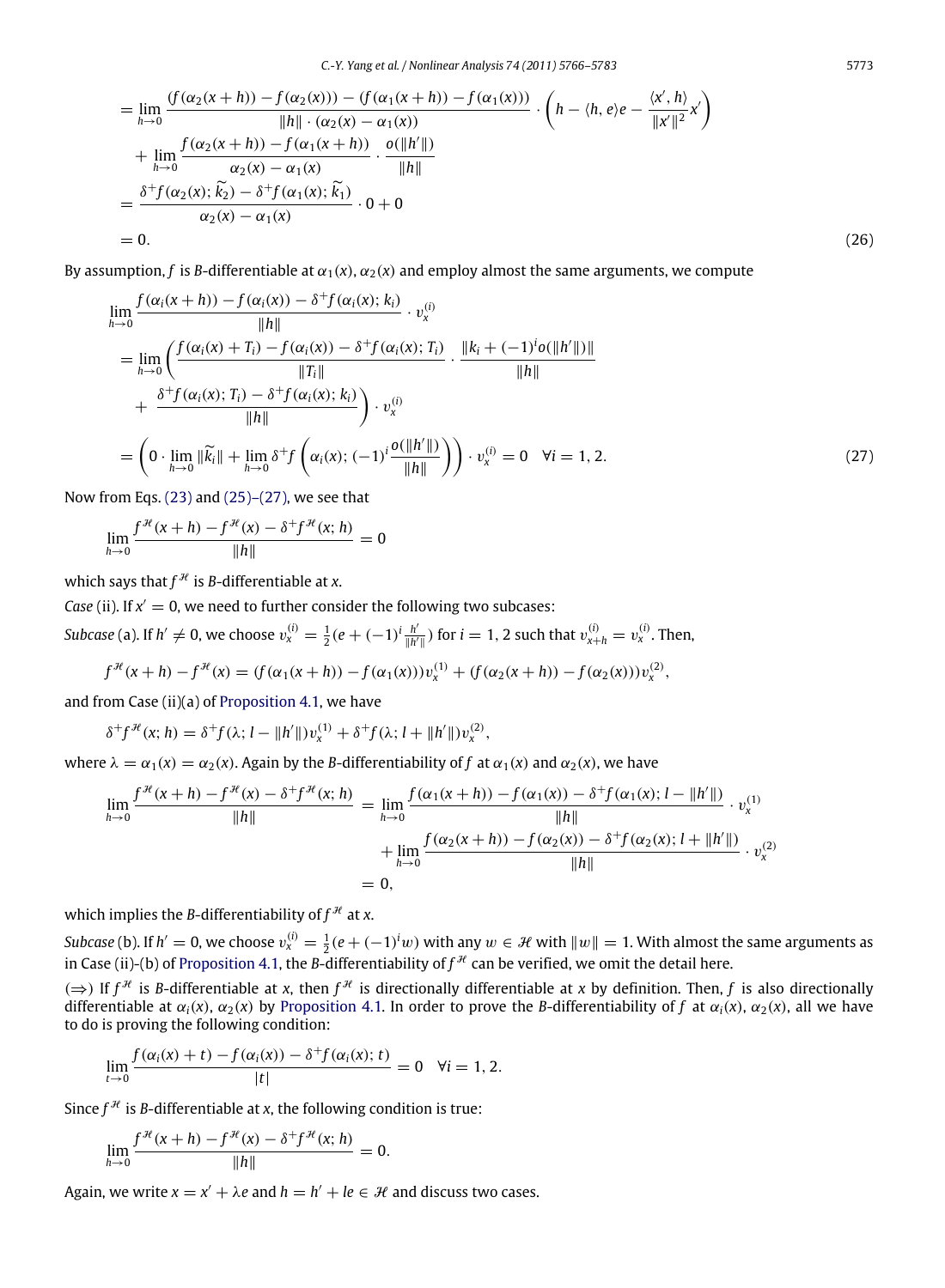*Case* (i). If  $x' \neq 0$ , from the proof of first part, we know

+*f*

$$
\lim_{h \to 0} \frac{f^{\mathcal{H}}(x+h) - f^{\mathcal{H}}(x) - \delta^{+} f^{\mathcal{H}}(x; h)}{\|h\|}
$$
\n
$$
= \lim_{h \to 0} \left[ \frac{(f(\alpha_{2}(x+h)) - f(\alpha_{2}(x))) - (f(\alpha_{1}(x+h)) - f(\alpha_{1}(x)))}{\|h\| \cdot (\alpha_{2}(x) - \alpha_{1}(x))} \cdot \left(h - \langle h, e \rangle e - \frac{\langle x', h \rangle}{\|x'\|^2} x'\right) + \frac{f(\alpha_{2}(x+h)) - f(\alpha_{1}(x+h)) - f(\alpha_{1}(x+h))}{\alpha_{2}(x) - \alpha_{1}(x)} \cdot \frac{o(\|h'\|)}{\|h\|} + \sum_{i=1}^{2} \frac{f(\alpha_{i}(x+h)) - f(\alpha_{i}(x)) - \delta^{+} f(\alpha_{i}(x); k_{i})}{\|h\|} \cdot v_{x}^{(i)} \right]
$$

where  $k_i = \langle h, e \rangle + (-1)^i \frac{\langle x', h \rangle}{\|x'\|}$  for  $i = 1, 2$ .

Because  $\lim_{h\to 0} (h - \langle h, e \rangle e - \frac{\langle x', h \rangle}{\|x'\|^2} x') = 0$  and  $v_x^{(1)} \perp v_x^{(2)}$ , we must have

$$
\lim_{h \to 0} \frac{f(\alpha_i(x+h)) - f(\alpha_i(x)) - \delta^+ f(\alpha_i(x); k_i)}{\|h\|} = 0 \quad \forall i = 1, 2.
$$
\n(28)

Note that  $h \in \mathcal{H}$  is arbitrary, we can choose  $h = te$  where  $t \in \mathbb{R}$  is also arbitrary. Then, we have

$$
k_i = \alpha_i(x+h) - \alpha_i(x) = t \quad \forall i = 1, 2.
$$

This together with the fact that  $t \to 0$  as  $h \to 0$  gives

$$
\lim_{t\to 0}\frac{f(\alpha_i(x)+t)-f(\alpha_i(x))-\delta^+f(\alpha_i(x);t)}{|t|}=0 \quad \forall i=1,2,
$$

which means that *f* is *B*-differentiable at  $\alpha_i(x)$  for  $i = 1, 2$ .

*Case* (ii). If  $x' = 0$ , we consider the two subcases of  $h' = 0$  or  $h' \neq 0$ . The proof is routine check as earlier verifications, so we omit it.  $\Box$ 

#### **5.** *S*-semismooth properties of  $f^{\mathcal{H}}$

In this section, we show *s*-semismooth properties of  $f^{\mathcal{H}}$ . To this end, we first present some equivalent criteria for *s*-semismooth functions in infinite-dimensional spaces. In fact, we immediate obtain the following criteria from the very basic definition and combining some known results in [\[22\]](#page-17-11).

**Proposition 5.1.** Suppose that  $F: X \to Y$  is slantly differentiable on a neighborhood  $\mathcal{N}_X$  of  $x$ . Let  $f^{\circ}$  be a slanting function for *F* in  $\mathcal{N}_x$  and  $\partial_S F$  be the slant derivative associated with  $\tilde{f}^\circ$  in  $\mathcal{N}_x$ . Then, F is s-semismooth at x if and only if one of the following *holds:*

(a)  $\lim_{t\to 0^+} f^\circ(x+th)h$  exists for every  $h \in X$ ,

<span id="page-8-1"></span>
$$
\lim_{\|h\| \to 0} \frac{\lim_{t \to 0^+} f^\circ(x+th)h - f^\circ(x+h)h}{\|h\|} = 0,
$$
\n(29)

*and*

$$
f^{\circ}(x+h)h - Vh = o(\Vert h \Vert) \quad \forall V \in \partial_{S}F(x+h). \tag{30}
$$

(b) *F is B-differentiable at x, and*

<span id="page-8-0"></span>
$$
\delta^+ F(x; h) - Vh = o(\|h\|) \quad \forall V \in \partial_S F(x + h). \tag{31}
$$

(c) *F is B-differentiable at x, and*

$$
F(x+h) - F(x) - Vh = o(||h||) \quad \forall V \in \partial_S F(x+h).
$$
\n(32)

**Proof.** (a) This is clear from the original definition of *s*-semismooth function given as in [Definition 2.3.](#page-3-1)

(b) This is result of [\[22,](#page-17-11) Theorem 3.3].

(c) Using part(a) and [\[22,](#page-17-11) Theorem 2.9] yield *F* being *B*-differentiable at *x*, and

$$
\delta^+ F(x; h) - f^{\circ}(x + h)h = o(\|h\|). \tag{33}
$$

Then, by definition of *F* being *B*-differentiable, condition [\(31\)](#page-8-0) holds.  $\Box$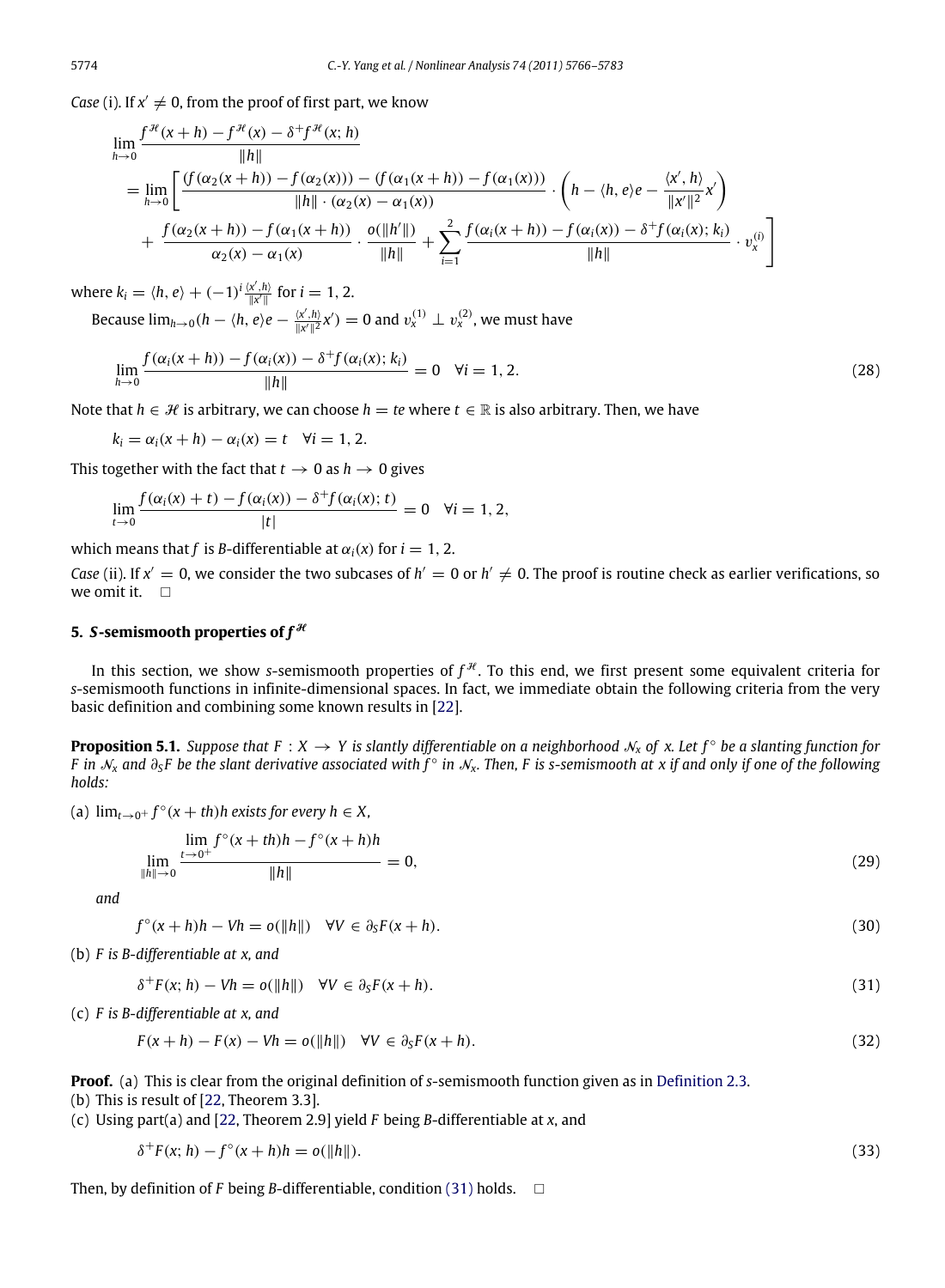The conditions in [Proposition 5.1](#page-8-1) are indeed hard to be verified since it is difficult to write out the set ∂*<sup>S</sup> F* (*x* + *h*). Hence, we further establish some equivalent conditions which are useful in subsequent analysis regarding *s*-semismooth property which is the main contribution of this paper. We also want to point out the following observation. Suppose that  $F: X \to Y$ is slantly differentiable on a neighborhood  $\mathcal{N}_x$  of x. Let  $f^\circ$  be a slanting function for  $F$  with uniform bound  $\|f^\circ\|\leq L$  in  $\mathcal{N}_x$ . It is easy to derive that  $||F(y) - F(z)|| \le 2L||y - z||$  for any  $y, z \in \mathcal{N}_x$ . However, we have no idea whether it is true or not for the opposite direction.

**Proposition 5.2.** Suppose that  $F: X \to Y$  is slantly differentiable on a neighborhood  $\mathcal{N}_x$  of x. Let  $f^{\circ}$  be a slanting function for F *in*  $\tilde{\mathcal{N}}_x$  and  $\partial_s F$  be the slant derivative associated with  $f^{\circ}$  in  $\mathcal{N}_x$ . Then, the following hold.

(a) *If F is s-semismooth at x, then F is B-differentiable at x, and*

<span id="page-9-8"></span><span id="page-9-0"></span>
$$
F(x+h) - F(x) - \delta^+ F(x+h; h) = o(||h||)
$$
\n(34)

*for all*  $x + h$  *at* which *F* is *B*-differentiable.

(b) If F is B-differentiable on a neighborhood  $\mathcal{N}_x$  of x and [\(34\)](#page-9-0) holds for all  $x + h$  at which F is B-differentiable, then F is *s-semismooth at x.*

**Proof.** (a) The *B*-differentiability of *F* at *x* is clear by [Proposition 5.1.](#page-8-1) It remains to claim that when *F* is *B*-differentiable at  $x + h$ , there has

$$
\frac{\|F(x+h) - F(x) - \delta^+ F(x+h; h)\|}{\|h\|} \to 0 \quad \text{as } h \to 0.
$$
 (35)

If not, there exist a  $\delta > 0$  and a sequence  $h_i \to 0$  such that F is B-differentiable at  $x + h_i$  for each  $i = 1, 2, \ldots$ , and

$$
\frac{\|F(x+h_i) - F(x) - \delta^+ F(x+h_i; h_i)\|}{\|h_i\|} \ge \delta.
$$
\n(36)

By assumption, *F* is *s*-semismooth at *x*, then for each  $i \ge 1$  there exist  $V_i \in \partial_S F(x + h_i)$  and  $y_i \in \mathcal{N}_{x+h}$  such that

$$
||V_i - f^{\circ}(y_i)|| \le ||h_i||, \qquad ||y_i - (x + h_i)|| \le ||h_i||^2
$$
\n(37)

and

$$
\frac{\|F(x+h_i) - F(x) - V_i h_i\|}{\|h_i\|} \to 0 \quad \text{as } h_i \to 0.
$$
 (38)

By [\[22,](#page-17-11) Proposition 2.8], for each  $h_i$  there exist  $t_i > 0$  with  $0 < t_i \le ||h_i||$  such that

$$
||f^{\circ}(x+h_i+t_ih_i)h_i-\delta^+F(x+h_i;h_i)|| \leq ||h_i||^2.
$$
 (39)

Now we compute

$$
f^{\circ}(y_i)h_i - f^{\circ}(x + h_i + t_ih_i)h_i = (F(x + h_i + t_ih_i) - F(x) - f^{\circ}(x + h_i + t_ih_i)(h_i + t_ih_i))
$$
  
\n
$$
- (F(y_i) - F(x) - f^{\circ}(y_i)(y_i - x)) + (F(y_i) - F(x + h_i + t_ih_i))
$$
  
\n
$$
+ f^{\circ}(y_i)(x + h_i - y_i) + f^{\circ}(x + h_i + t_ih_i)(t_ih_i).
$$
\n(40)

Because *F* is slantly differentiable at *x*, the first and second term of [\(40\)](#page-9-1) implies

$$
\frac{F(x+h_i+t_ih_i)-F(x)-f^{\circ}(x+h_i+t_ih_i)(h_i+t_ih_i)}{\|h_i+t_ih_i\|}\to 0 \text{ as } i\to\infty
$$

and

$$
\frac{F(y_i) - F(x) - f^{\circ}(y_i)(y_i - x)}{\|y_i - x\|} \to 0 \text{ as } i \to \infty
$$

which lead to

$$
\frac{F(x + h_i + t_i h_i) - F(x) - f^{\circ}(x + h_i + t_i h_i)(h_i + t_i h_i)}{||h_i||}
$$
\n
$$
= \frac{F(x + h_i + t_i h_i) - F(x) - f^{\circ}(x + h_i + t_i h_i)(h_i + t_i h_i)}{||h_i + t_i h_i||} \cdot \frac{||h_i + t_i h_i||}{||h_i||}
$$
\n
$$
\to 0 \text{ as } i \to \infty
$$
\n(41)

<span id="page-9-7"></span><span id="page-9-6"></span><span id="page-9-5"></span><span id="page-9-4"></span><span id="page-9-3"></span><span id="page-9-2"></span><span id="page-9-1"></span>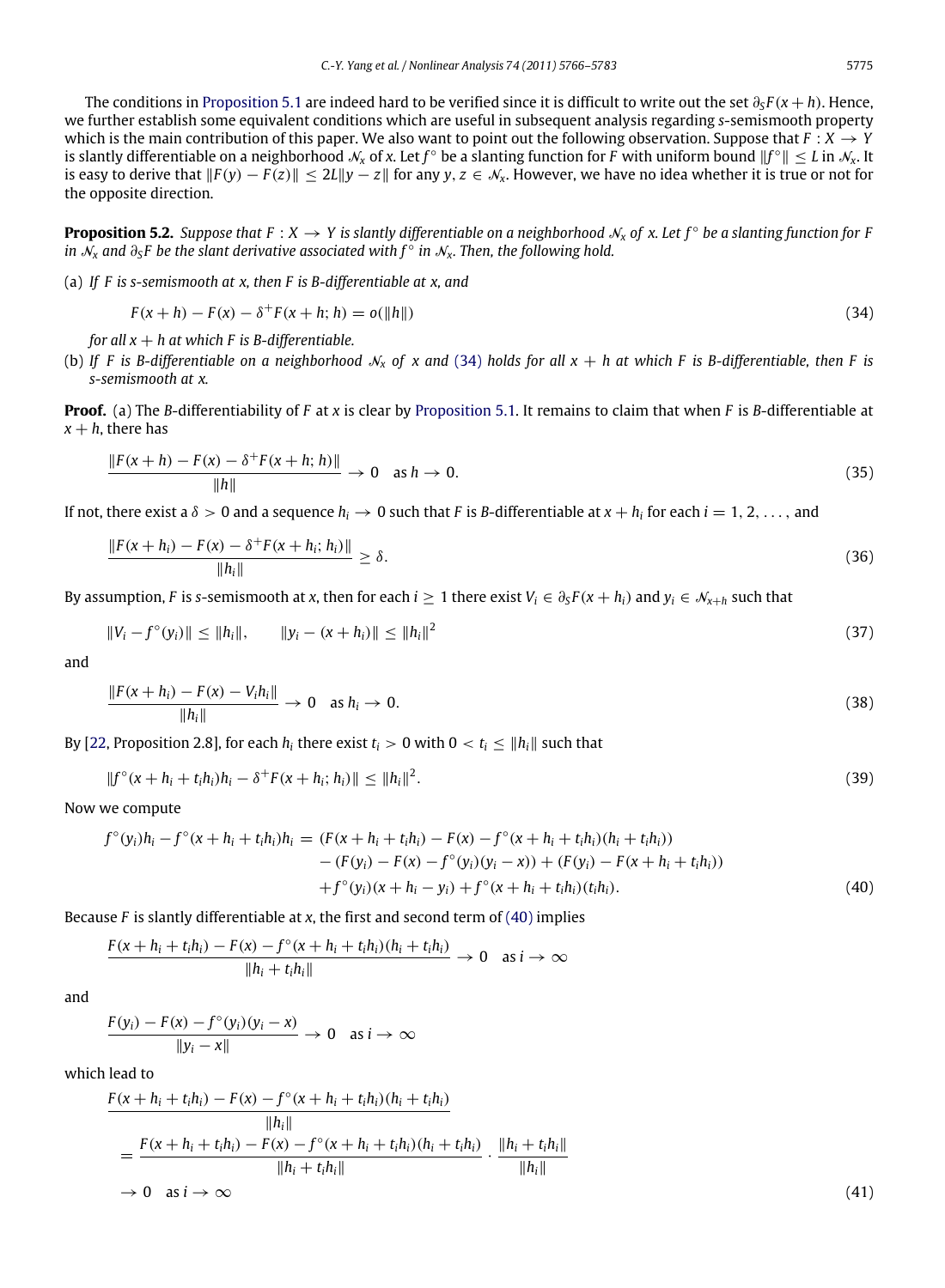and

$$
\frac{F(y_i) - F(x) - f^{\circ}(y_i)(y_i - x)}{\|h_i\|} = \frac{F(y_i) - F(x) - f^{\circ}(y_i)(y_i - x)}{\|y_i - x\|} \cdot \frac{\|y_i - x\|}{\|h_i\|}
$$
\n
$$
\to 0 \quad \text{as } i \to \infty.
$$
\n(42)

Here we use that fact that  $||h_i + t_i h_i|| = (1 + t_i)||h_i||$  and  $||y_i - x|| = ||y_i - x - h_i + h_i|| \le ||y_i - x - h_i|| + ||h_i|| \le ||h_i||^2 + ||h_i||$ . Besides, for the third, fourth and fifth term of [\(40\),](#page-9-1) since *F* is slantly differentiable in a neighborhood  $\mathcal{N}_x$  of x,  $||f^\circ(x)||$  is uniformly bounded in  $\mathcal{N}_x$ , say  $||f^\circ(x)|| \leq M$  in  $\mathcal{N}_x$ . Hence we have

$$
||F(y_i) - F(x + h_i + t_i h_i)|| \leq M ||y_i - (x + h_i + t_i h_i)||
$$
  
\n
$$
\leq M(||h_i||^2 + t_i ||h_i||),
$$
  
\n
$$
||f^{\circ}(y_i)(x + h_i - y_i)|| \leq M ||x + h_i - y_i|| \leq M ||h_i||^2
$$

and

$$
||f^{\circ}(x+h_i+t_ih_i)(t_ih_i)|| \leq M||t_ih_i|| \leq M||h_i||^2
$$

which implies

$$
\frac{\|F(y_i) - F(x + h_i + t_i h_i)\|}{\|h_i\|} \to 0 \quad \text{as } i \to \infty,
$$
\n(43)

$$
\frac{\|f^{\circ}(y_i)(x+h_i-y_i)\|}{\|h_i\|} \to 0 \quad \text{as } i \to \infty,
$$
\n(44)

$$
\frac{\|f^{\circ}(x+h_i+t_ih_i)(t_ih_i)\|}{\|h_i\|}\to 0 \quad \text{as } i\to\infty.
$$
\n(45)

Combining [\(41\)–\(45\)](#page-9-2) all together, we have

<span id="page-10-0"></span>
$$
\frac{\|f^{\circ}(y_i)h_i - f^{\circ}(x + h_i + t_i h_i)h_i\|}{\|h_i\|} \to 0 \quad \text{as } i \to \infty.
$$
\n(46)

Now consider

$$
F(x + h_i) - F(x) - \delta^+ F(x + h_i; h_i) = [F(x + h_i) - F(x) - V_i h_i] + [V_i h_i - f^{\circ}(y_i) h_i] + [f^{\circ}(y_i) h_i - f^{\circ}(x + h_i + t_i h_i) h_i] + [f^{\circ}(x + h_i + t_i h_i) h_i - \delta^+ F(x + h_i; h_i)].
$$

From [\(38\),](#page-9-3) [\(37\),](#page-9-4) [\(46\)](#page-10-0) and [\(39\),](#page-9-5) we have

$$
\frac{\|F(x+h_i)-F(x)-\delta^+F(x+h_i;h_i)\|}{\|h_i\|}\to 0 \quad \text{as } h_i\to 0.
$$

This is a contradiction to Eq. [\(36\),](#page-9-6) hence [\(35\)](#page-9-7) holds for all  $x + h$  at which *F* is *B*-differentiable.

(b) By [Proposition 5.1\(](#page-8-1)c), it suffice to show that for each  $V \in \partial_S F(x+h)$ , there has

$$
\frac{\|F(x+h) - F(x) - Vh\|}{\|h\|} \to 0 \text{ as } \|h\| \to 0.
$$

If not, there exist  $\delta > 0$  and a sequence  $h_i \to 0$ ,  $V_i \in \partial_S F(x + h_i)$  and  $y_i \in \mathcal{N}_{x + h_i}$  such that  $||y_i - (x + h_i)|| \leq ||h_i||^2$ ,  $||V_i - f^\circ(y_i)||$  ≤  $||h_i||$  and

$$
\frac{\|F(x+h_i)-F(x)-V_ih_i\|}{\|h_i\|}\geq \delta.
$$

By assumption, *F* is *B*-differentiable in a neighborhood of *x* and satisfies [\(34\)](#page-9-0) which yields

$$
\frac{\|F(x+h_i)-F(x)-\delta^+ F(x+h_i;h_i)\|}{\|h_i\|}\to 0 \text{ as } \|h_i\|\to 0.
$$

Then, we consider

$$
F(x + h_i) - F(x) - V_i h_i = [F(x + h_i) - F(x) - \delta^+ F(x + h_i; h_i)] + [f^{\circ}(y_i)h_i - V_ih_i] + [f^{\circ}(x + h_i + t_ih_i)h_i - f^{\circ}(y_i)h_i] + [\delta^+ F(x + h_i; h_i) - f^{\circ}(x + h_i + t_ih_i)h_i].
$$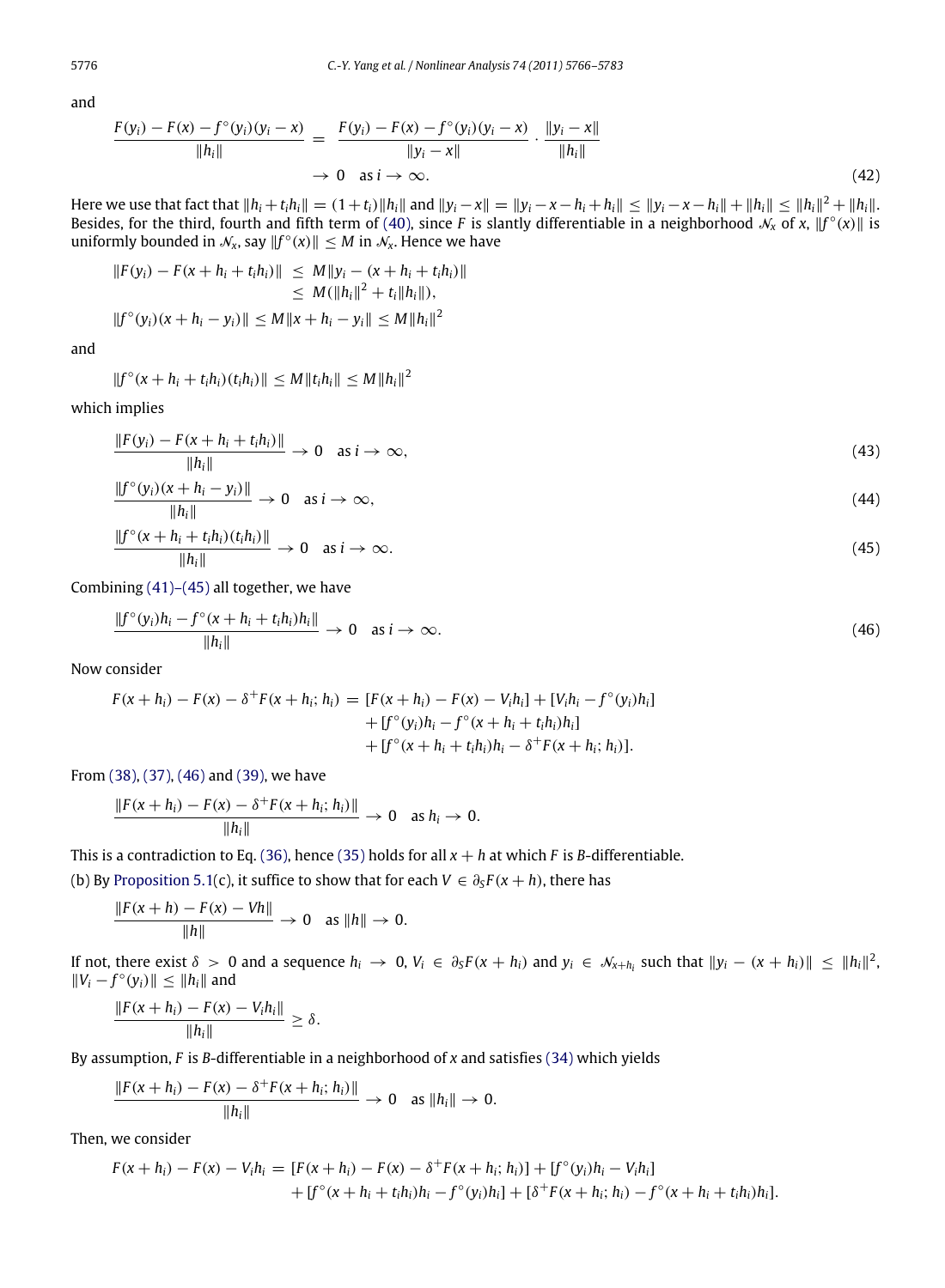With similar argument and choice of *t<sup>i</sup>* in part (a), we have

$$
\frac{\|F(x+h_i)-F(x)-V_ih_i\|}{\|h_i\|}\to 0 \quad \text{as } i\to\infty.
$$

This leads to a contradiction. Thus, the proof is complete.  $\Box$ 

<span id="page-11-3"></span>**Lemma 5.1.**  $f^{\mathcal{H}}$  has the continuity or differential properties in a neighborhood  $\mathcal{N}_x$  of  $x$  with spectral values  $\alpha_1(x)$ ,  $\alpha_2(x)$  if and *only if f has the continuity or differential properties in neighborhoods*  $\mathcal{N}_{\alpha_i(x)}$  *of*  $\alpha_i(x)$  *for all*  $i = 1, 2$ *.* 

**Proof.** ( $\Leftarrow$ ) Suppose *f* has the continuity or differential properties in neighborhoods  $\mathcal{B}(\alpha_i(x), \delta_i)$  of  $\alpha_i(x)$ . By taking  $\delta =$ min{δ*i*}, we may assume that *f* has the continuity or differential properties in neighborhoods B(α*i*(*x*), δ) of α*i*(*x*). Then, for any  $y \in \mathcal{B}(\mathsf{x}, \frac{\delta}{\sqrt{\mathsf{x}}})$  $\frac{1}{2}$ ) with  $||y - x||$  ≤  $\frac{\delta}{\sqrt{2}}$  $\frac{1}{2}$ , applying [Lemma 2.1](#page-2-2) gives

 $|\alpha_i(y) - \alpha_i(x)| \leq \sqrt{2} \|y - x\| \leq \delta, \quad \forall i = 1, 2,$ 

which means  $\alpha_i(y) \in \mathcal{B}(\alpha_i(x), \delta)$ . From assumption we know that f has the continuity or differential properties at  $\alpha_i(y)$ . Then by previous propositions of this article,  $f^{j\ell}$  has the continuity or differential properties at  $y\in\mathcal{B}(x,\frac{\delta}{\ell})$  $\frac{1}{2}$ ).

(⇒) Suppose  $f^{\mathcal{H}}$  has the continuity or differential properties in a neighborhood  $\mathcal{B}(x, \delta)$  of *x*. For any *s* ∈  $\mathcal{B}(\alpha_i(x), \delta)$ , say  $s = \alpha_i(x) + k$ ,  $0 \le |k| \le \delta$ , let  $\gamma = x + ke$  with  $\|\gamma - x\| = |k| \le \delta$ . That is,  $\gamma \in \mathcal{B}(x, \delta)$ , by assumption and previous propositions of this article, we know that *f* has the continuity or differential properties at  $\alpha_i(y) = \alpha_i(x + ke) = s$ .  $\Box$ 

<span id="page-11-2"></span>**Lemma 5.2.** Let  $x = x' + \lambda e \in H$  with spectral values  $\alpha_1(x)$ ,  $\alpha_2(x)$  and spectral vectors  $v_x^{(1)}$ ,  $v_x^{(2)}$ . If  $x' \neq 0$ , then the following *hold.*

(a)  $(\alpha_i(x))'$  *is a slanting function for*  $\alpha_i(x)$  *in a neighborhood*  $\mathcal{N}_x$  *of* x *for all i* = 1, 2*.* 

(b)  $(v_x^{(i)})'$  is a slanting function for  $v_x^{(i)}$  in a neighborhood  $\mathcal{N}_x$  of  $x$  for all  $i = 1, 2$ .

**Proof.** As usual, we write  $y = y' + \mu e \in \mathcal{N}_x$ .

(a) If  $x' \neq 0$ , for any nonzero  $(y - x) \in \mathcal{H}$ , since  $\alpha_i(y + y - x) = (2\mu - \lambda) + (-1)^i ||2y' - x'||$  and  $\alpha_i(y) = \mu + (-1)^i ||y'||$ , there has

$$
\alpha_i(y + y - x) - \alpha_i(y) = (\mu - \lambda) + (-1)^i (||2y' - x'|| - ||y'||)
$$
  
\n
$$
= (\mu - \lambda) + (-1)^i \frac{\langle x' + 2(y' - x'), x' + 2(y' - x') \rangle - \langle x' + (y' - x'), x' + (y' - x') \rangle}{||x' + 2(y' - x')|| + ||x' + (y' - x')||}
$$
  
\n
$$
= (\mu - \lambda) + (-1)^i \frac{2\langle x', y' - x' \rangle + 3\langle y' - x', y' - x' \rangle}{||x' + 2(y' - x')|| + ||x' + (y' - x')||}
$$
  
\n
$$
= (y - x, e) + (-1)^i \frac{\langle x', y' - x' \rangle}{||x'||} + o(||y' - x'||).
$$

This implies

<span id="page-11-0"></span>
$$
(\alpha_i(y))'(y-x) = \langle y-x, e \rangle + (-1)^i \frac{\langle x', y'-x' \rangle}{\|x'\|} \quad \forall i = 1, 2. \tag{47}
$$

On the other hand,

<span id="page-11-1"></span>
$$
\alpha_i(y) - \alpha_i(x) = (\mu - \lambda) + (-1)^i (\|y'\| - \|x'\|)
$$
  
=  $\langle y - x, e \rangle + (-1)^i \frac{\langle x' + (y' - x'), x' + (y' - x') \rangle - \langle x', x' \rangle}{\|x' + (y' - x')\| + \|x'\|}$   
=  $\langle y - x, e \rangle + (-1)^i \frac{\langle x', y' - x' \rangle}{\|x'\|} + o(\|y' - x'\|)$   $\forall i = 1, 2.$  (48)

Then, the fact that  $||y' - x'|| \le ||y - x||$  together with Eqs. [\(47\)](#page-11-0)[–\(48\)](#page-11-1) yields

$$
\alpha_i(y) - \alpha_i(x) - (\alpha_i(y))'(y - x) = o(||y - x||) \quad \forall i = 1, 2,
$$

which says the condition [\(12\)](#page-3-2) in [Definition 2.1\(](#page-3-3)a) is satisfied.

Now, it remains to show that  $\{(a_i(x))'\}$  is uniformly bounded. To see this, for any  $z\in\mathcal{H}$ , we estimate it as following. If  $x' \neq 0$ , then

$$
(\alpha_i(x))'z = \langle z, e \rangle + (-1)^i \frac{\langle x', z \rangle}{\|x'\|} \quad \forall i = 1, 2.
$$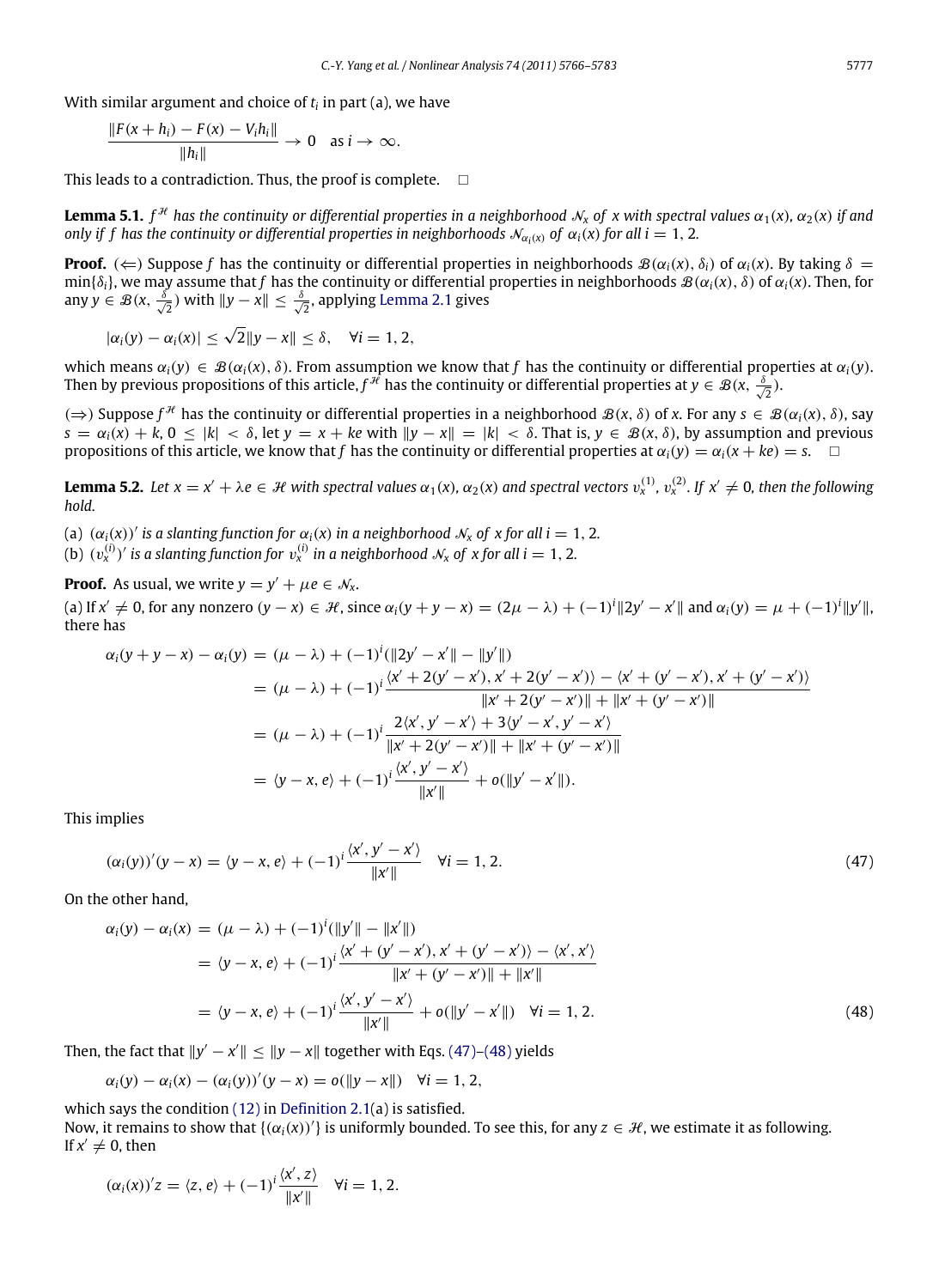Hence,

$$
\|(\alpha_i(x))'\| = \sup_{z \neq 0} \frac{\|(\alpha_i(x))'z\|}{\|z\|} = \left\| \left\langle \frac{z}{\|z\|}, e \right\rangle + (-1)^i \left\langle \frac{x'}{\|x'\|}, \frac{z}{\|z\|} \right\rangle \right\| \leq 2 \quad \forall i = 1, 2.
$$

From all the above, we prove  $(\alpha_i(x))'$  is a slanting function for  $\alpha_i(x)$  in a neighborhood  $\mathcal{N}_x$  of x for all  $i = 1, 2$ . (b) The verification is routine, we only list the key steps here.

$$
v_y^{(i)} - v_x^{(i)} = \frac{(-1)^i}{2\|x'\|} \left( (y' - x') - \frac{\langle x', y' - x' \rangle}{\|x'\|^2} x' \right) + o(\|y' - x'\|) \quad \forall i = 1, 2.
$$
  

$$
(v_y^{(i)})'(y - x) = \frac{(-1)^i}{2\|x'\|} \left( (y' - x') - \frac{\langle x', y' - x' \rangle}{\|x'\|^2} x' \right) \quad \forall i = 1, 2.
$$

For any  $z = z' + \xi e \in \mathcal{H}$ , there hold

$$
\sup_{z\neq 0}\frac{\|(v^{(i)}_y)'z\|}{\|z\|}=\frac{1}{2\|y'\|}\left\|\frac{z'}{\|z\|}-\left\langle\frac{y'}{\|y'\|},\frac{z}{\|z\|}\right\rangle\frac{y'}{\|y'\|}\right\|\leq \frac{1}{\|y'\|}. \quad \Box
$$

As in finite-dimensional case, we were hoping to establish that  $f$  is s-semismooth at  $\alpha_1(x),\alpha_2(x)$  if and only if  $f^\mathcal{H}$  is *s*-semismooth at  $x \in \mathcal{H}$ . However, it is not possible to achieve this due to some essential difference between concepts of *s*-semismoothness and semismoothness. As shown in the following proposition, we need some additional condition to carry it.

**Proposition 5.3.** Suppose  $x = x' + \lambda e \in H$  with spectral values  $\alpha_1(x)$ ,  $\alpha_2(x)$  and spectral vectors  $v_x^{(1)}$ ,  $v_x^{(2)}$ . Let  $f^{\#}$  be defined *as in* [\(4\)](#page-1-0)*. Then, the following hold.*

- (a) If f is s-semismooth at  $\alpha_1(x)$ ,  $\alpha_2(x)$  and f is B-differentiable on neighborhood of  $\alpha_1(x)$ ,  $\alpha_2(x)$ , then  $f^{\mathcal{H}}$  is s-semismooth at  $x \in \mathcal{H}$ .
- (b) If  $f^{\mathcal{H}}$  is s-semismooth at  $x \in \mathcal{H}$  and  $f^{\mathcal{H}}$  is B-differentiable on neighborhood of x, then f is s-semismooth at  $\alpha_1(x), \alpha_2(x)$ .

**Proof.** (a) Since *f* is *s*-semismooth at  $\alpha_1(x)$ ,  $\alpha_2(x)$ , by [Definition 2.3,](#page-3-1) there exists slanting functions  $f_i^{\circ}$  for *f* in neighborhood  $\mathcal{N}_{\alpha_1(x)}$  of  $\alpha_1(x)$  for  $i = 1, 2$ . Denote  $f^{\circ}(z) = f_1^{\circ}(z)$  if  $z \in \mathcal{N}_{\alpha_1(x)}$  and  $f^{\circ}(z) = f_2^{\circ}(z)$  if  $z \in \mathcal{N}_{\alpha_2(x)}$ , then  $f^{\circ}$  is a slanting function  $\mathcal{N}_{\alpha_1(x)}$  or  $\alpha_i(x)$  for  $i = 1, 2$ . Denote  $f'(z) = f_1(z)$  if  $z \in \mathcal{N}_{\alpha_1(x)}$  and  $f'(z) = f_2(z)$  if  $z \in \mathcal{N}_{\alpha_2(x)}$ , then  $f'$  is a stanting runder  $f$  in  $\mathcal{N}_{\alpha_1(x)} \bigcup \mathcal{N}_{\alpha_2(x)}$ . For any  $y \in \mathcal{N}_x$ , since  $|\alpha$ 

<span id="page-12-0"></span>
$$
f(\alpha_i(y)) - f(\alpha_i(x)) - f^{\circ}(\alpha_i(y))(\alpha_i(y) - \alpha_i(x)) = o(|\alpha_i(y) - \alpha_i(x)|) = o(||y - x||),
$$
\n(49)

where  $\alpha_i(y) \in \mathcal{N}_{\alpha_i(x)}$  for  $i = 1, 2$ . From definition of slanting function, we know

<span id="page-12-2"></span>
$$
||f^{\circ}(\alpha_i(y))|| \leq L,\tag{50}
$$

where *L* is a positive number and  $\alpha_i(y) \in \mathcal{N}_{\alpha_i(x)}$  for  $i = 1, 2$ . In addition, by [Lemma 5.2\(](#page-11-2)a),

$$
\alpha_i(y) - \alpha_i(x) - (\alpha_i(y))'(y - x) = o(||y - x||) \quad \forall i = 1, 2,
$$

and hence Eq. [\(49\)](#page-12-0) turns into

<span id="page-12-3"></span>
$$
f(\alpha_i(y)) - f(\alpha_i(x)) - f^{\circ}(\alpha_i(y))(\alpha_i(y))'(y - x) = o(||y - x||), \quad \forall i = 1, 2.
$$
\n(51)

Now for any  $y \in \mathcal{N}_x$ , we define

$$
(f^{H})^{\circ}(y)(h) = \begin{cases} \sum_{i=1}^{2} (f^{\circ}(\alpha_{i}(y))(\alpha_{i}(y))'(h)v_{y}^{(i)} + f(\alpha_{i}(y))(v_{y}^{(i)})'(h)), & \text{if } x' \neq 0, \\ \sum_{i=1}^{2} f^{\circ}(\alpha_{i}(y))\alpha_{i}(y-x)v_{y}^{(i)}, & \text{if } x'=0, \end{cases}
$$
\n(52)

we will show that  $(f^{\mathcal{H}})^\circ$  is a slanting function for  $f^{\mathcal{H}}$  in a neighborhood  $\mathcal{N}_x$  of x. We write  $y = y' + \mu e \in \mathcal{N}_x$  and discuss two cases.

*Case* (i). If  $x' \neq 0$ , considering Eq. [\(23\)](#page-6-0) in which we replace  $x + h$  with *y* gives

<span id="page-12-1"></span>
$$
f^{\mathcal{H}}(y) - f^{\mathcal{H}}(x) = f(\alpha_1(y))(v_y^{(1)} - v_x^{(1)}) + (f(\alpha_1(y)) - f(\alpha_1(x)))v_x^{(1)} + f(\alpha_2(y))(v_y^{(2)} - v_x^{(2)}) + (f(\alpha_2(y)) - f(\alpha_2(x)))v_x^{(2)}.
$$
\n(53)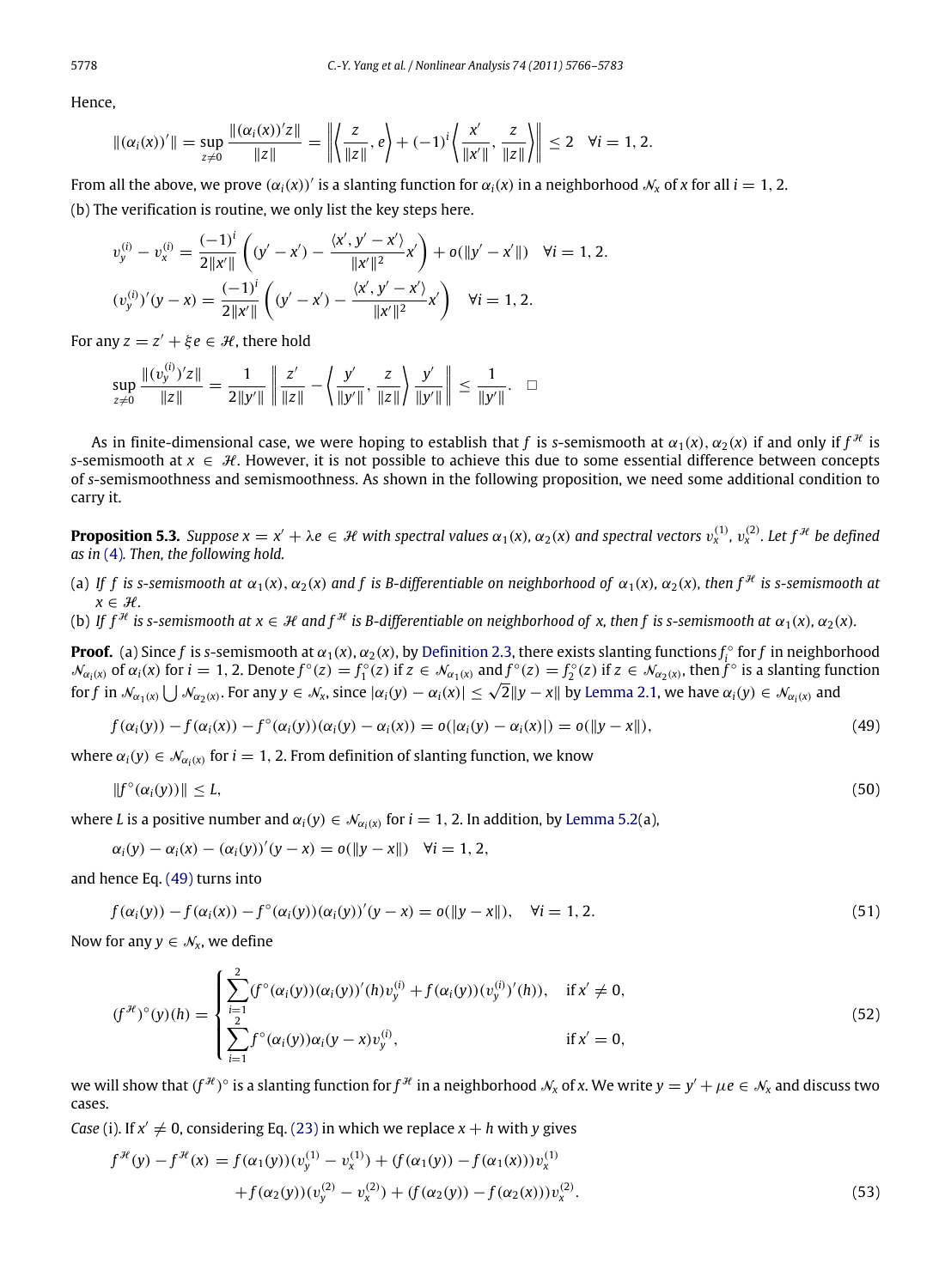In fact, the sum of first and third terms in [\(53\)](#page-12-1) can be simplified as

$$
f(\alpha_1(y)) (v_y^{(1)} - v_x^{(1)}) + f(\alpha_2(y)) (v_y^{(2)} - v_x^{(2)}) = (f(\alpha_2(y)) - f(\alpha_1(y))) \cdot \frac{1}{2} \cdot \left(\frac{y'}{\|y'\|} - \frac{x'}{\|x'\|}\right)
$$
  
= 
$$
\frac{f(\alpha_2(y)) - f(\alpha_1(y))}{2\|x'\|} ((y' - x') - \frac{\langle x', y' - x' \rangle}{\|x'\|^2} x' + o(\|y' - x'\|)).
$$
 (54)

√ *′* 

<span id="page-13-1"></span><span id="page-13-0"></span>′

Now, we compute

$$
(f^{\mathcal{H}})^{\circ}(y)(y-x) = f^{\circ}(\alpha_1(y))(\alpha_1(y))'(y-x)v_y^{(1)} + f(\alpha_1(y))(v_y^{(1)})'(y-x)
$$
  
= 
$$
f^{\circ}(\alpha_2(y))(\alpha_2(y))'(y-x)v_y^{(2)} + f(\alpha_2(y))(v_y^{(2)})'(y-x).
$$
 (55)

By [Lemma 5.2\(](#page-11-2)b), the sum of second and fourth terms in [\(55\)](#page-13-0) becomes

$$
f(\alpha_1(y)) (v_y^{(1)})'(y-x) + f(\alpha_2(y)) (v_y^{(2)})'(y-x) = (f(\alpha_2(y)) - f(\alpha_1(y)))(v_y^{(2)})'(y-x)
$$
  
=  $(f(\alpha_2(y)) - f(\alpha_1(y))) \cdot \frac{1}{2||x'||} \cdot \left( (y' - x') - \frac{\langle x', y' - x' \rangle}{||x'||^2} x' \right).$  (56)

Next subtracting the first/third term of [\(55\)](#page-13-0) from the second/fourth term of [\(53\),](#page-12-1) we obtain

$$
\| (f(\alpha_i(y)) - f(\alpha_i(x)))v_x^{(i)} - f^{\circ}(\alpha_i(y))(\alpha_i(y))'(y - x)v_y^{(i)} \|
$$
\n
$$
\leq \| f(\alpha_i(y)) - f(\alpha_i(x)) - f^{\circ}(\alpha_i(y))(\alpha_i(y))'(y - x) \| \| v_x^{(i)} \| + \| f^{\circ}(\alpha_i(y))(\alpha_i(y))'(y - x) \| \cdot \| v_y^{(i)} - v_x^{(i)} \|
$$
\n
$$
\leq \frac{1}{\sqrt{2}} \cdot o(\|y - x\|) + L \cdot 2 \|y - x\| \cdot \frac{1}{\|x'\|} \cdot \|y - x\|
$$
\n
$$
= o(\|y - x\|) \quad \forall i = 1, 2,
$$
\n(58)

where the second inequality comes from  $(50)$ – $(51)$ , [Lemma 2.2](#page-2-3) and [Lemma 5.2\(](#page-11-2)a). The third inequality is due to the fact that  $x' \neq 0$ . Now putting [\(53\)–\(57\)](#page-12-1) all together yields

$$
f^{\mathcal{H}}(y) - f^{\mathcal{H}}(x) - (f^{\mathcal{H}})^{\circ}(y)(y - x) = o(||y - x||),
$$
\n(59)

where  $y \in \mathcal{N}_x$ .

*Case* (ii). If  $x' = 0$ , and if  $y' \neq 0$ , we choose  $\frac{y'}{\frac{y}{y'}}$  $\frac{y'}{\|y'\|}$  ≠ 0 such that  $v_x^{(i)} = \frac{1}{2}(e + (-1)^i \frac{y'}{\|y'\|})$  $\frac{y'}{\|y'\|}$ ) =  $v^{(i)}_y$ . If  $y'=0$ , we choose a same unit vector w with  $||w|| = 1$  such that  $v_x^{(i)} = \frac{1}{2}(e + (-1)^i w) = v_y^{(i)}$ , for all  $i = 1, 2$ . In this case, Eq. [\(54\)](#page-13-1) becomes zero because of  $v_x^{(i)} = v_y^{(i)}$ ,  $\forall i = 1, 2$ , when  $x' = 0$ . From [\(49\)](#page-12-0) and the fact that  $\alpha_i(y - x) = \alpha_i(y) - \alpha_i(x)$  when  $x' = 0$ , we have

$$
f^{\mathcal{H}}(y) - f^{\mathcal{H}}(x) - (f^{\mathcal{H}})^{\circ}(y)(y - x) = \sum_{i=1}^{2} [f(\alpha_i(y)) - f(\alpha_i(x)) - f^{\circ}(\alpha_i(y))(\alpha_i(y) - \alpha_i(x))]v_x^{(i)}
$$
  
=  $o(||y - x||)$ .

Now since  $f^\circ$ ,  $(\alpha_i(y))'$  and  $(v_y^{(i)})'$  are slanting functions of f,  $\alpha_i(y)$  and  $v_y^{(i)}$  for all  $i=1,2$ , we can easily check that  $(f^{\mathcal{H}})^\circ$  is uniformly bounded in a neighborhood  $N_x$  of x. From above discussion,  $(\hat{f}^{\mathcal{H}})^\circ$  is a slanting function for  $\hat{f}^\mathcal{H}$  in a neighborhood  $\mathcal{N}_x$  of x. In addition, because of the assumption that *f* is *B*-differentiable on neighborhood of  $\alpha_1(x)$ ,  $\alpha_2(x)$ , we obtain the result that  $f^{\mathcal{H}}$  is *B*-differentiable on neighborhood of *x* by [Lemma 5.1.](#page-11-3)

In order to prove that  $f^{\mathcal{H}}$  is *s*-semismooth at *x*, by [Proposition 5.2\(](#page-9-8)b), all we need to do is to identify [\(34\)](#page-9-0) holds for all  $x + h$ at which  $f^{\hat{\mathcal{H}}}$  is *B*-differentiable. Let  $h = h' + le$ .

*Case* (i). If  $x' \neq 0$ , From Eqs. [\(23\)](#page-6-0) and [\(24\),](#page-6-2) we have

<span id="page-13-2"></span>
$$
f^{\mathcal{H}}(x+h) - f^{\mathcal{H}}(x) = \frac{f(\alpha_2(x+h)) - f(\alpha_1(x+h))}{\alpha_2(x) - \alpha_1(x)} \left( h - \langle h, e \rangle e - \frac{\langle x', h \rangle}{\|x'\|^2} x' + o(\|h'\|) \right) + \sum_{i=1}^2 (f(\alpha_i(x+h) - f(\alpha_i(x))))v_x^{(i)}.
$$
 (60)

From [\(25\),](#page-6-1) we further have

<span id="page-13-3"></span>
$$
\delta^{+} f^{\mathcal{H}}(x+h;h) = \frac{f(\alpha_{2}(x+h)) - f(\alpha_{1}(x+h))}{\alpha_{2}(x+h) - \alpha_{1}(x+h)} \left(h - \langle h, e \rangle e - \frac{\langle x' + h', h' \rangle}{\|x' + h'\|^2}(x' + h')\right) + \sum_{i=1}^{2} \delta^{+} f(\alpha_{i}(x+h); \overline{k_{i}}) v_{x+h}^{(i)},
$$
\n(61)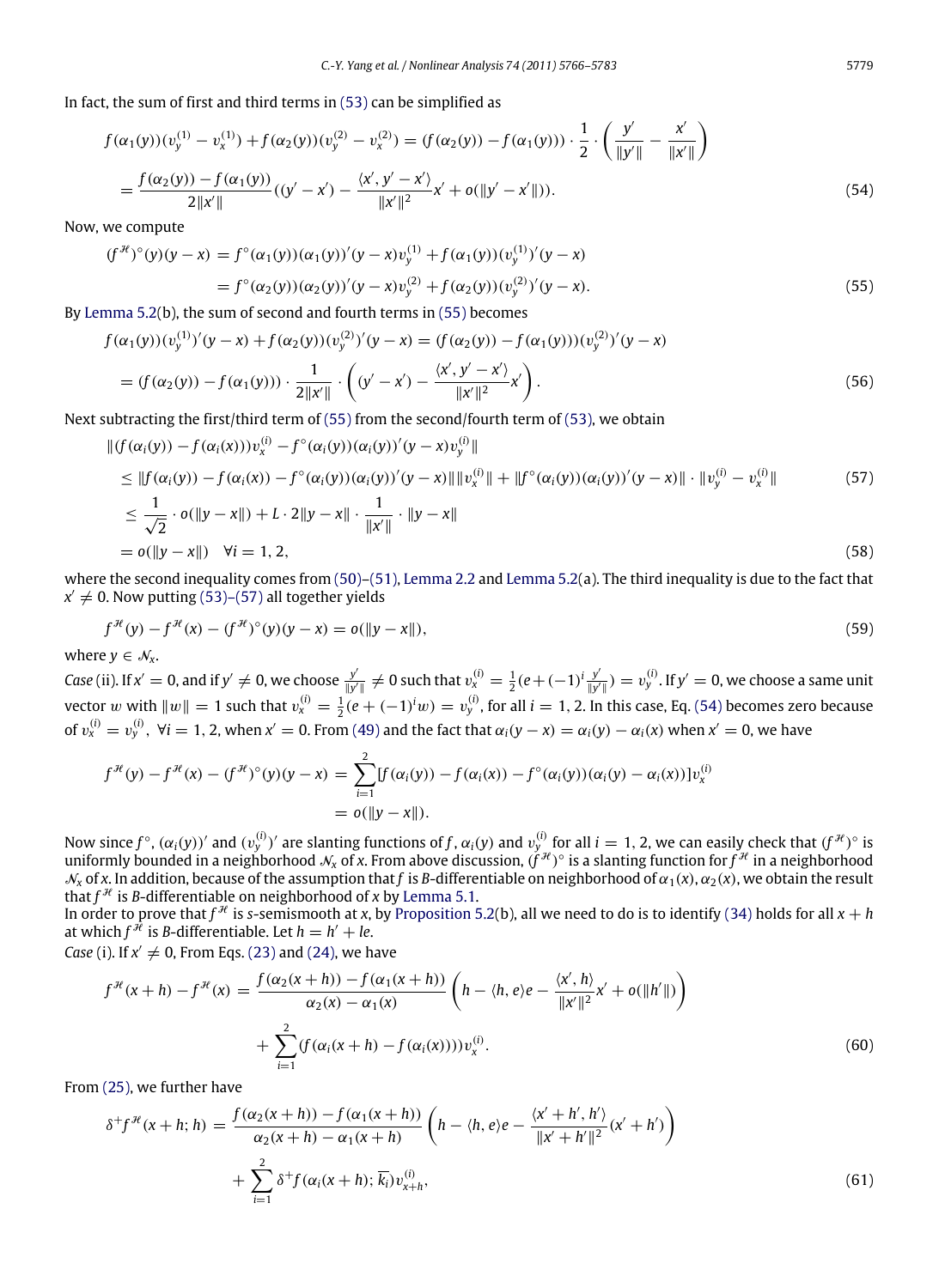where  $\overline{k_i} = \langle h, e \rangle + (-1)^i \frac{\langle x' + h', h' \rangle}{\|x' + h'\|}$ , for all  $i = 1, 2$ . Since  $\alpha_2(x) - \alpha_1(x) = 2\|x'\|$  and  $\alpha_2(x + h) - \alpha_1(x + h) = 2\|x' + h'\|$ , the first term of [\(60\)](#page-13-2) becomes

$$
\frac{f(\alpha_2(x+h)) - f(\alpha_1(x+h))}{2} \left( \frac{h'}{\|x'\|} - \frac{\langle x', h' \rangle}{\|x'\|^3} x' + o(\|h'\|) \right)
$$

and the first term of [\(61\)](#page-13-3) becomes

$$
\frac{f(\alpha_2(x+h)) - f(\alpha_1(x+h))}{2} \left( \frac{h'}{\|x'+h'\|} - \frac{\langle x', h' \rangle + \langle h', h' \rangle}{\|x'+h'\|^3} (x'+h') \right)
$$
  
= 
$$
\frac{f(\alpha_2(x+h)) - f(\alpha_1(x+h))}{2} \left( \frac{h'}{\|x'\|} - \frac{\langle x', h' \rangle}{\|x'\|^3} x' + o(\|h'\|) \right).
$$

Hence the first terms of [\(60\)](#page-13-2) and [\(61\)](#page-13-3) are equal. Now we consider the second/third terms of (60) and [\(61\).](#page-13-3) For all  $i = 1, 2$ ,

<span id="page-14-0"></span>
$$
f(\alpha_i(x+h) - f(\alpha_i(x)))v_x^{(i)} - \delta^+ f(\alpha_i(x+h); \overline{k_i})v_{x+h}^{(i)}
$$
  
=  $(f(\alpha_i(x) + T_i) - f(\alpha_i(x)) - \delta^+ f(\alpha_i(x); T_i)v_x^{(i)} + (\delta^+ f(\alpha_i(x); T_i)v_x^{(i)} - \delta^+ f(\alpha_i(x+h); \overline{k_i})v_{x+h}^{(i)}),$  (62)

where  $T_i = k_i + (-1)^i o(\|h'\|) = \langle h, e \rangle + (-1)^i \frac{\langle x', h \rangle}{\|x'\|} + (-1)^i o(\|h'\|)$ . Since f is B-differentiable at  $\alpha_i(x)$ , the first term of [\(62\)](#page-14-0) is equal to *o*(‖*h*‖). Let us consider the second term of [\(62\),](#page-14-0) we separate it into three parts as following:

<span id="page-14-1"></span>
$$
\delta^+ f(\alpha_i(x); T_i) v_x^{(i)} - \delta^+ f(\alpha_i(x+h); \overline{k_i}) v_{x+h}^{(i)} = (\delta^+ f(\alpha_i(x); T_i) - \delta^+ f(\alpha_i(x+h); T_i)) v_x^{(i)} + (\delta^+ f(\alpha_i(x+h); T_i) - \delta^+ f(\alpha_i(x+h); \overline{k_i})) v_x^{(i)} + \delta^+ f(\alpha_i(x+h); \overline{k_i}) (v_x^{(i)} - v_{x+h}^{(i)}).
$$
(63)

From the assumption that *f* is *B*-differentiable at  $\alpha(x) + T_i$  and Eq. [\(34\),](#page-9-0) we have

$$
f(\alpha_i(x) + T_i) - f(\alpha_i(x)) - \delta^+ f(\alpha_i(x) + T_i; T_i) = o(||T_i||).
$$

That is,

$$
f(\alpha_i(x+h)) - f(\alpha_i(x)) - \delta^+ f(\alpha_i(x+h);T_i) = o(||T_i||).
$$

Now, the first part of [\(63\)](#page-14-1) turns into

$$
(\delta^+ f(\alpha_i(x); T_i) - \delta^+ f(\alpha_i(x+h); T_i)) v_x^{(i)} = -(f(\alpha_i(x) + T_i) - f(\alpha_i(x)) - \delta^+ f(\alpha_i(x); T_i) - o(\|T_i\|)) v_x^{(i)}
$$
  
= - (o(\|T\_i\|) - o(\|T\_i\|)) v\_x^{(i)}  
= o(\|h\|).

Moreover, since  $\lim_{h\to 0} \frac{T_i}{\|h\|} = \lim_{h\to 0} \frac{k_i}{\|h\|}$ , the second part of [\(63\)](#page-14-1) becomes

$$
\lim_{h \to 0} \frac{\delta^+ f(\alpha_i(x+h); T_i) - \delta^+ f(\alpha_i(x+h); \overline{k_i}) v_x^{(i)}}{\|h\|} = \lim_{h \to 0} \left( \delta^+ f\left(\alpha_i(x+h); \frac{T_i}{\|h\|}\right) - \delta^+ f\left(\alpha_i(x+h); \frac{\overline{k_i}}{\|h\|}\right) \right) v_x^{(i)}
$$
\n
$$
= 0,
$$

while the third part of [\(63\)](#page-14-1) becomes

$$
\lim_{h \to 0} \frac{\delta^+ f(\alpha_i(x+h); \overline{k_i})(v_x^{(i)} - v_{x+h}^{(i)})}{\|h\|} = \lim_{h \to 0} \delta^+ f(\alpha_i(x+h); \overline{k_i}) \cdot \frac{1}{\|h\|} \cdot \left(-\frac{(-1)^i}{2}\right) \left(\frac{h'}{\|x'\|} - \frac{\langle x', h' \rangle}{\|x'\|^3} + o(\|h'\|)\right)
$$
\n
$$
= \lim_{h \to 0} \delta^+ f(\alpha_i(x+h); \overline{k_i}) \cdot \left(-\frac{(-1)^i}{2}\right) \left(\frac{1}{\|x'\|} \frac{h'}{\|h\|} - \left\langle \frac{x'}{\|x'\|}, \frac{h'}{\|h\|} \right\rangle \frac{x'}{\|x'\|^2} + \frac{o(\|h'\|)}{\|h\|}\right)
$$
\n
$$
= 0,
$$

due to  $\lim_{h\to 0} \overline{k_i} = \lim_{h\to 0} (\langle h, e \rangle + (-1)^i \frac{\langle x' + h', h' \rangle}{\|x' + h'\|}) = 0.$ From above discussion, we can obtain the result that

$$
f^{\mathcal{H}}(x+h) - f^{\mathcal{H}}(x) - \delta^{+} f^{\mathcal{H}}(x+h; h) = o(||h||).
$$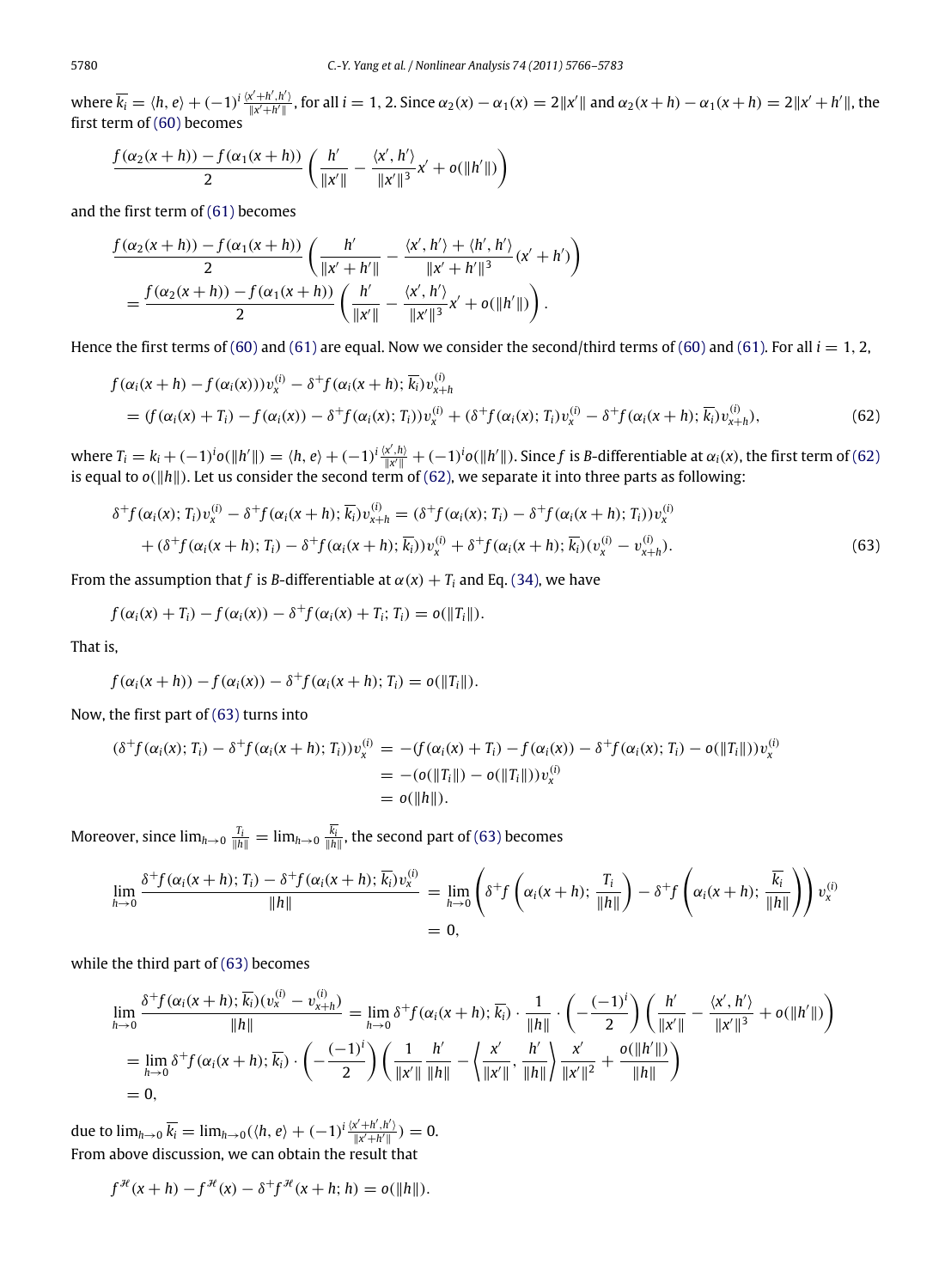*Case* (ii). If  $x' = 0$ , we consider the following two subcases:

*Subcase* (a). If  $h' \neq 0$ , we can choose  $v_x^{(i)} = \frac{1}{2}(e + (-1)^i \frac{h'}{\|h'\|}$  $\frac{h'}{\|h'\|}$ ) for all *i* = 1, 2 such that  $v_{x+h}^{(i)} = v_x^{(i)}$ , α<sub>*i*</sub>(*x*) = λ and  $\alpha_i(x+h) = \lambda + l + (-1)^i \|h'\| = \lambda + h_i$  where  $h_i = l + (-1)^i \|h'\|$ . From Eq. [\(23\),](#page-6-0) we have

$$
f^{\mathcal{H}}(x+h) - f^{\mathcal{H}}(x) = \sum_{i=1}^{2} [f(\alpha_i(x+h)) - f(\alpha_i(x))]v_x^{(i)}
$$
  

$$
= \sum_{i=1}^{2} [f(\lambda + h_i) - f(\lambda)]v_x^{(i)}
$$
(64)

and

<span id="page-15-1"></span><span id="page-15-0"></span>
$$
\delta^+ f^{\mathcal{H}}(x+h; h) = \lim_{t \to 0^+} \frac{1}{t} (f^{\mathcal{H}}(x+h+th) - f^{\mathcal{H}}(x+h))
$$
  

$$
= \lim_{t \to 0^+} \sum_{i=1}^2 \frac{1}{t} (f(\lambda + h_i + th_i) - f(\lambda + h_i))
$$
  

$$
= \sum_{i=1}^2 \delta^+ f(\lambda + h_i; h_i) v_x^{(i)}.
$$
 (65)

Combining Eqs. [\(64\),](#page-15-0) [\(65\)](#page-15-1) and the fact that *f* satisfies Eq. [\(34\),](#page-9-0) we have

$$
f^{\mathcal{H}}(x+h) - f^{\mathcal{H}}(x) - \delta^{+} f^{\mathcal{H}}(x+h; h) = \sum_{i=1}^{2} (f(\lambda + h_{i}) - f(\lambda) - \delta^{+} f(\lambda + h_{i}; h_{i})) v_{x}^{(i)}
$$
  
=  $o(||h||).$ 

*Subcase* (b). If  $h' = 0$ , we can choose  $v_x^{(i)} = \frac{1}{2}(e + (-1)^i \omega)$  by any  $\omega \in \mathcal{H}$  with  $\|\omega\| = 1$ . With almost the same argument, we only list the result as following:

$$
f^{\mathcal{H}}(x+h) - f^{\mathcal{H}}(x) = \sum_{i=1}^{2} (f(\lambda + l) - f(\lambda)) v_x^{(i)}
$$

$$
\delta^+ f^{\mathcal{H}}(x+h; h) = \sum_{i=1}^{2} \delta^+ f(\lambda + l; l) v_x^{(i)}.
$$

From above discussion,  $f^{\mathcal{H}}$  satisfies condition [\(34\)](#page-9-0) for all  $x + h$  at which  $f^{\mathcal{H}}$  is *B*-differentiable. Hence,  $f^{\mathcal{H}}$  is *s*-semismooth at *x* by [Proposition 5.2\(](#page-9-8)b).

(b) Since  $f^\mathcal{H}$  is *s*-semismooth at *x*, by [Definition 2.3,](#page-3-1) there is a slanting function  $(f^\mathcal{H})^\circ$  for  $f^\mathcal{H}$  in a neighborhood  $\mathcal{N}_x$  of *x*. Now we define a function  $f^{\circ} : \mathbb{R} \to L(\mathbb{R}, \mathbb{R})$  by

$$
f^{\circ}(\alpha_i(x))t=2\langle (f^{\mathcal{H}})^{\circ}(x)(te), v_x^{(i)}\rangle.
$$

We will argue that  $f^{\circ}$  is a slanting function for  $f$  in a neighborhood  $\mathcal{N}_{\alpha_i(x)}$  of  $\alpha_i(x)$ ,  $i=1,2$ . To see this, we fix some  $i=1,2$ and any  $\alpha_i(y) \in \mathcal{N}_{\alpha_i(x)}$  with  $\alpha_i(y) - \alpha_i(x) = t \in \mathbb{R}$ . Without loss of generality, we can choose  $y = x + te \in \mathcal{H}$ . Since  $(f^{\mathcal{H}})^{\circ}$ is a slanting function for  $f^{\#}$  at  $y \in \mathcal{N}_x$ , we know that  $\{(f^{\#})^\circ(x+te)\}$  is uniformly bounded in the operator norm. With the following calculation

$$
\frac{|f^{\circ}(\alpha_i(x)+t)\overline{t}|}{|\overline{t}|}=\frac{|2\langle (f^{\mathcal{H}})^{\circ}(y)(\overline{t}e), v_y^{(i)}\rangle|}{|\overline{t}|}\leq \frac{2\|(f^{\mathcal{H}})^{\circ}(y)(\overline{t}e)\|}{\|\overline{t}e\|}=\frac{2\|(f^{\mathcal{H}})^{\circ}(x+te)(\overline{t}e)\|}{\|\overline{t}e\|},
$$

it implies that  $\{f^\circ(\alpha_i(x)+t)\}$  is uniformly bounded in the operator norm for t. Now from the definition of slanting function, we have

<span id="page-15-2"></span>
$$
f^{\mathcal{H}}(y) - f^{\mathcal{H}}(x) - (f^{\mathcal{H}})^{\circ}(y)(y - x) = o(||y - x||).
$$

That is,

$$
f^{\mathcal{H}}(x+te) - f^{\mathcal{H}}(x) - (f^{\mathcal{H}})^{\circ}(x+te)(te) = o(|t|).
$$
\n(66)

Due to the fact that  $v_{y}^{(i)}=v_{x+te}^{(i)}=v_{x}^{(i)}$  and from Eq. [\(15\),](#page-4-2) we have

<span id="page-15-3"></span>
$$
f^{\mathcal{H}}(x+te) - f^{\mathcal{H}}(x) = \sum_{i=1}^{2} (f(\alpha_i(x+te)) - f(\alpha_i(x)))v_x^{(i)}.
$$
\n(67)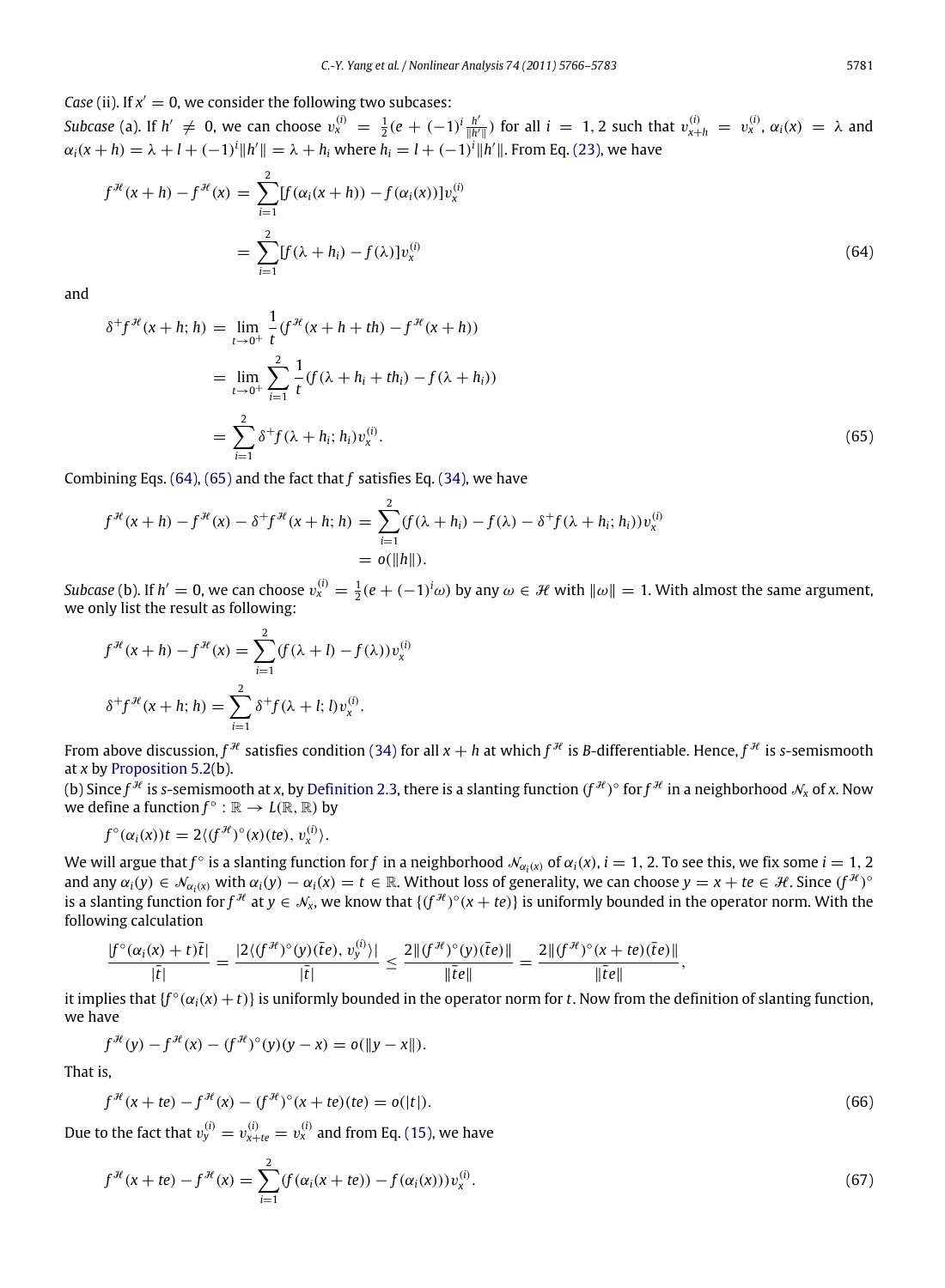After combining [\(66\)](#page-15-2)[–\(67\),](#page-15-3) there hold

<span id="page-16-8"></span><span id="page-16-7"></span>
$$
(f^{\mathcal{H}})^{\circ}(x+te)(te) = \sum_{i=1}^{2} (f(\alpha_i(x+te)) - f(\alpha_i(x)))v_x^{(i)} - o(|t|).
$$
\n(68)

Now, recalling the definition of *f* ◦ ,

$$
f^{\circ}(\alpha_i(x+te))t = f^{\circ}(\alpha_i(y))t = 2\langle (f^{\mathcal{H}})^{\circ}(y)(te), v_y^{(i)} \rangle = 2\langle (f^{\mathcal{H}})^{\circ}(x+te)(te), v_y^{(i)} \rangle.
$$
 (69)

With the fact  $v_x^{(1)} \perp v_x^{(2)}$  and apply [\(68\)](#page-16-7) into [\(69\),](#page-16-8) we have

$$
f^{\circ}(\alpha_i(y))t = 2(f(\alpha_i(x + te)) - f(\alpha_i(x)))\|v_x^{(i)}\|^2 - \langle o(|t|), v_y^{(i)}\rangle
$$
  
=  $f(\alpha_i(y)) - f(\alpha_i(x)) - o(|t|),$ 

which says

$$
f(\alpha_i(y))-f(\alpha_i(x))-f^{\circ}(\alpha_i(y))(\alpha_i(y)-\alpha_i(x))=o(|\alpha_i(y)-\alpha_i(x)|).
$$

That means  $f^{\circ}$  is a slanting function for  $f$  in a neighborhood  $\mathcal{N}_{\alpha_i(x)}$  of  $\alpha_i(x)$  for  $i = 1, 2$ . Because of the assumption that  $f^{\mathcal{H}}$  is *B*-differentiable at neighborhood of *x*, we know that *f* is also *B*-differentiable at neighborhood of  $\alpha_i(x)$ ,  $i = 1, 2$  by [Lemma 5.1.](#page-11-3) Now for any  $t \in \mathbb{R}$ ,  $te \in \mathcal{H}$ , after replacing *h* with *te* in Eq. [\(61\)](#page-13-3) and the fact that  $v_{x+te}^{(i)} = v_x^{(i)}$  and  $\alpha_i(x+te) = \alpha_i(x) + t$ , we obtain

<span id="page-16-9"></span>
$$
\delta^+ f^{\mathcal{H}}(x+te;te) = \sum_{i=1}^2 \delta^+ f(\alpha_i(x+te);t) v_{x+te}^{(i)} = \sum_{i=1}^2 \delta^+ f((\alpha_i(x)+t);t) v_x^{(i)}.
$$
\n(70)

Since  $f^{\mathcal{H}}$  is *s*-semismooth at *x*, by [Proposition 5.2\(](#page-9-8)a),  $f^{\mathcal{H}}$  must satisfy Eq. [\(34\)](#page-9-0) for *te*  $\in \mathcal{H}$ . That is,

 $f^{\mathcal{H}}(x + te) - f^{\mathcal{H}}(x) - \delta^{+} f^{\mathcal{H}}(x + te; te) = o(||te||) = o(|t|).$ 

This together with [\(67\)](#page-15-3) and [\(70\)](#page-16-9) gives

$$
\sum_{i=1}^{2} (f(\alpha_i(x+te)) - f(\alpha_i(x)) - \delta^+ f((\alpha_i(x)+t);t))v_x^{(i)} = o(|t|).
$$

Since we know that  $v_x^{(1)} \bot v_x^{(2)}$ , it implies

$$
f(\alpha_i(x) + t) - f(\alpha_i(x)) - \delta^+ f((\alpha_i(x) + t); t) = o(|t|)
$$

for all  $i = 1, 2$ . Thus, by [Proposition 5.2\(](#page-9-8)b), f is *s*-semismooth at  $\alpha_i(x)$ ,  $i = 1, 2$ .  $\Box$ 

#### **Acknowledgments**

The authors would like to thank the referees for their helpful suggestions on the revision of this manuscript. The third author's work is partially supported by the National Science Council of Taiwan.

#### **References**

- <span id="page-16-0"></span>[1] Y. Chiang, S.-H. Pan, J.-S. Chen, A merit function method for infinite-dimensional SOCCPs, Journal of Mathematical Analysis and Applications (2011), in press [\(doi:10.1016/j.jmaa.2011.05.019\)](http://dx.doi.org/doi:10.1016/j.jmaa.2011.05.019).
- <span id="page-16-1"></span>[2] J.-S. Chen, X. Chen, P. Tseng, Analysis of nonsmooth vector-valued functions associated with second-order cones, Mathematical Programming 101 (2004) 95–117.
- <span id="page-16-2"></span>[3] M. Fukushima, Z.-Q. Luo, P. Tseng, Smoothing functions for second-order cone complementarity problems, SIAM Journal on Optimization 12 (2002) 436–460.
- <span id="page-16-3"></span>[4] E.D. Andersen, C. Roos, T. Terlaky, On implementing a primal–dual interior-point method for conic quadratic optimization, Mathematical Programming 95 (2003) 249–277.
- [5] R.D.C. Monteiro, T. Tsuchiya, Polynomial convergence of primal–dual algorithms for the second-order cone programs based on the MZ-family of directions, Mathematical Programming 88 (2000) 61–83.
- [6] T. Tsuchiya, A convergence analysis of the scaling-invariant primal–dual path-following algorithms for second-order cone programming, Optimization Methods and Software 11 (1999) 141–182.
- [7] A. Yoshise, Interior point trajectories and a homogenous model for nonlinear complementarity problems over symmetric cones, SIAM Journal on Optimization 17 (2006) 1129–1153.
- <span id="page-16-4"></span>[8] X.-D. Chen, D. Sun, J. Sun, Complementarity functions and numerical experiments on some smoothing Newton methods for second-order cone complementarity problems, Computational Optimization and Applications 25 (2003) 39–56.
- <span id="page-16-5"></span>[9] S. Hayashi, N. Yamashita, M. Fukushima, A combined smoothing and regularization method for monotone second-order cone complementarity problems, SIAM Journal of Optimization 15 (2005) 593–615.
- <span id="page-16-6"></span>[10] C. Kanzow, I. Ferenczi, M. Fukushima, On the local convergence of semismooth Newton methods for linear and nonlinear second-order cone programs without strict complementarity, SIAM Journal on Optimization 20 (2009) 297–320.